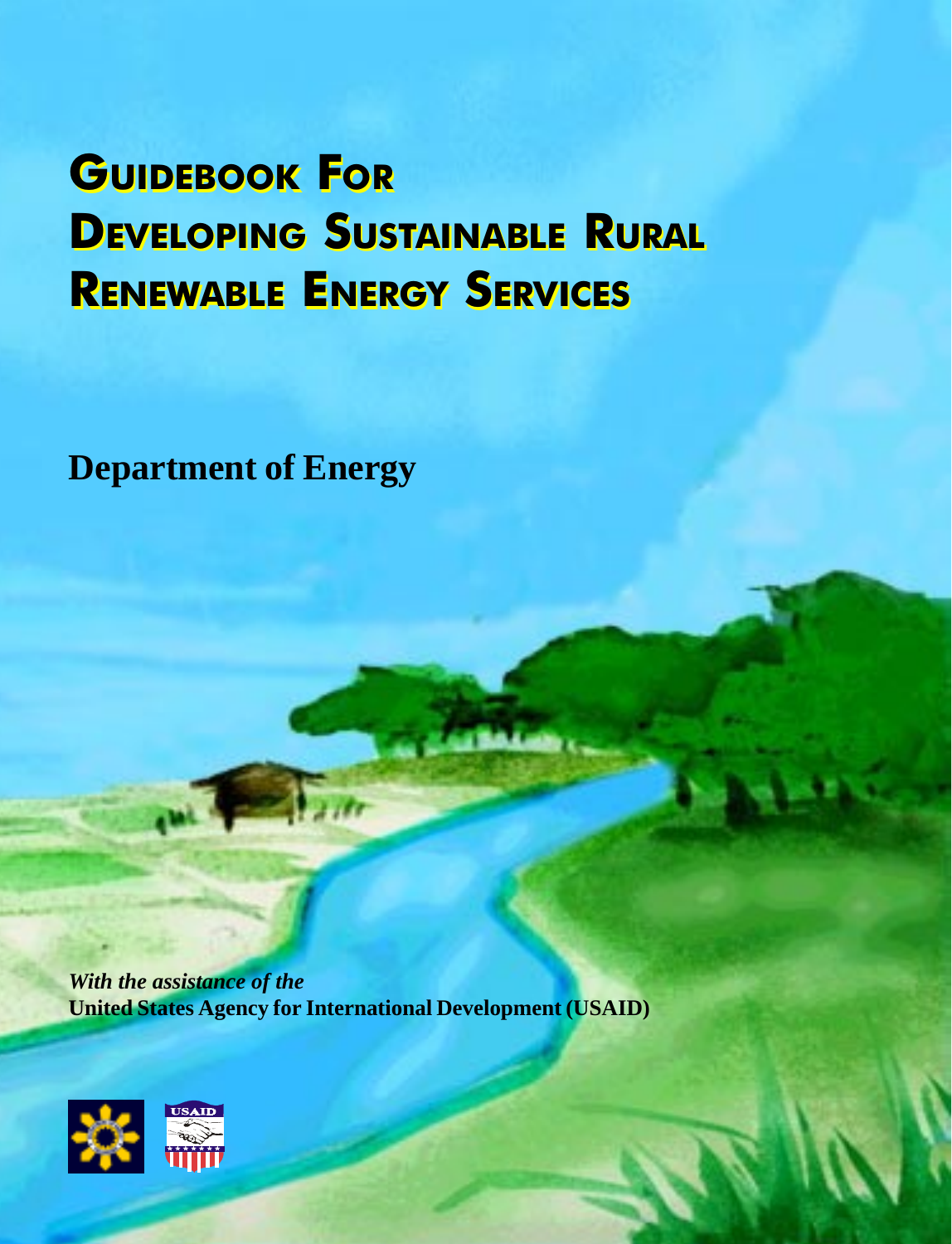

The development and reproduction of this guidebook was made possible through funding provided by the Philippines Climate Change Mitigation Program (PCCMP), a joint USAID and DOE program being implemented by PA Consulting Group.

USAID makes no representations or warranties, express or implied, regarding the accuracy, reliability or completeness of information contained in this guidebook. Neither USAID nor any of its officers, employees or agents shall be responsible or liable to any person or entity for any loss, damage, injury, claim, or liability of any kind or character based on or resulting from any data contained in this guidebook.

This guidebook is provided free of charge by the DOE to proponents of rural energy service enterprises and is intended to be an informational source only.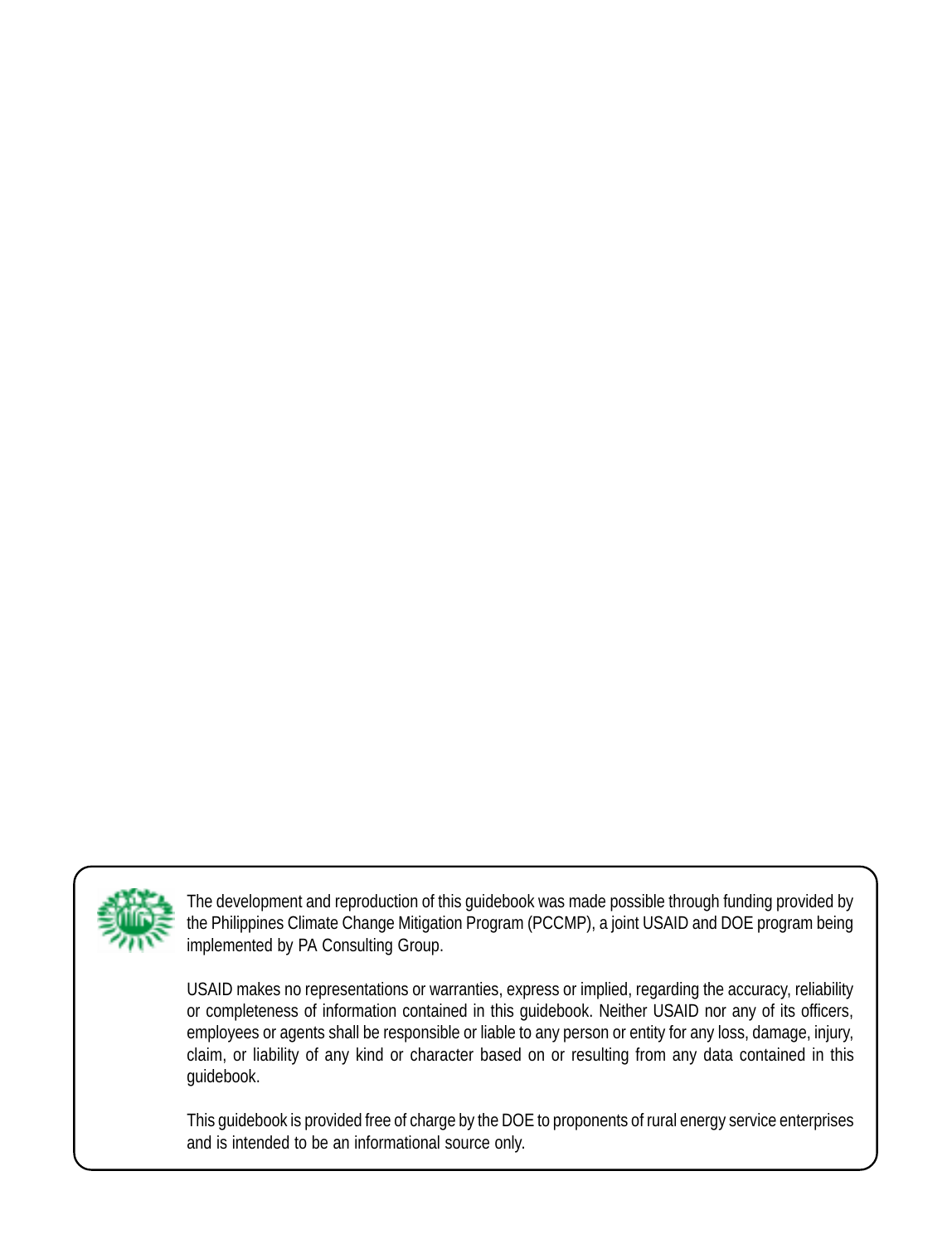# **FOREWORD**

In a country where almost 8,000 barangays are still without electricity, the task of providing access to reliable and affordable energy supply is daunting. Where do we begin? How can we accomplish this difficult task amid the socio-economic problems facing the Philippines?

This guidebook responds to the urgent need for a road map that will accelerate rural electrification. The route by which this will be done is by developing sustainable and renewable energy-based enterprises in rural areas.

The key is to move beyond the traditional, to explore new ways of doing things, to revisit community-led initiatives. People cannot be mere recipients of services. They are, and should be, partners in pursuing their economic development. Meaningful poverty alleviation efforts should be anchored in effective governance, where development efforts are owned by the people.

The use of Renewable Energy (RE) in rural electrification is based on these principles. It also recognizes that the country's geography requires new approaches to electrification: there are far-flung areas — separated from key urban and industrial areas (where power distribution lines originate) by mountain ranges, rivers and seas — that cannot be easily reached. The RE approach is based on the development of off-grid energy services which are independent of the usual distribution networks.

The more important aspect of utilizing renewable energy sources is that it enables creation of much-needed energy with indigenous resources. Fortunately the Philippines is endowed with abundant wind, solar, hydro, biomass, and ocean energy resources.

The use of renewable energy is an investment for the future because it deepens our commitment to care for our environment. It encourages community-based efforts that are sustainable and earth-friendly. This approach builds people-centered economic activities and also promotes opportunities for entrepreneurship.

This guidebook provides constructive guidance on how to assess renewable energy resources, promote meaningful community participation, prepare viable business plans and obtain financing. The tools and approaches can be instrumental in helping electrify the remaining 8,000 barangays and establishing livelihood enterprises to alleviate poverty – providing a brighter future for all.

**Jose Isidro N. Camacho Patricia K. Buckles** 

l h

**Secretary Mission Director Department of Energy** Department of Energy **Network** United States Agency for International Development - Manila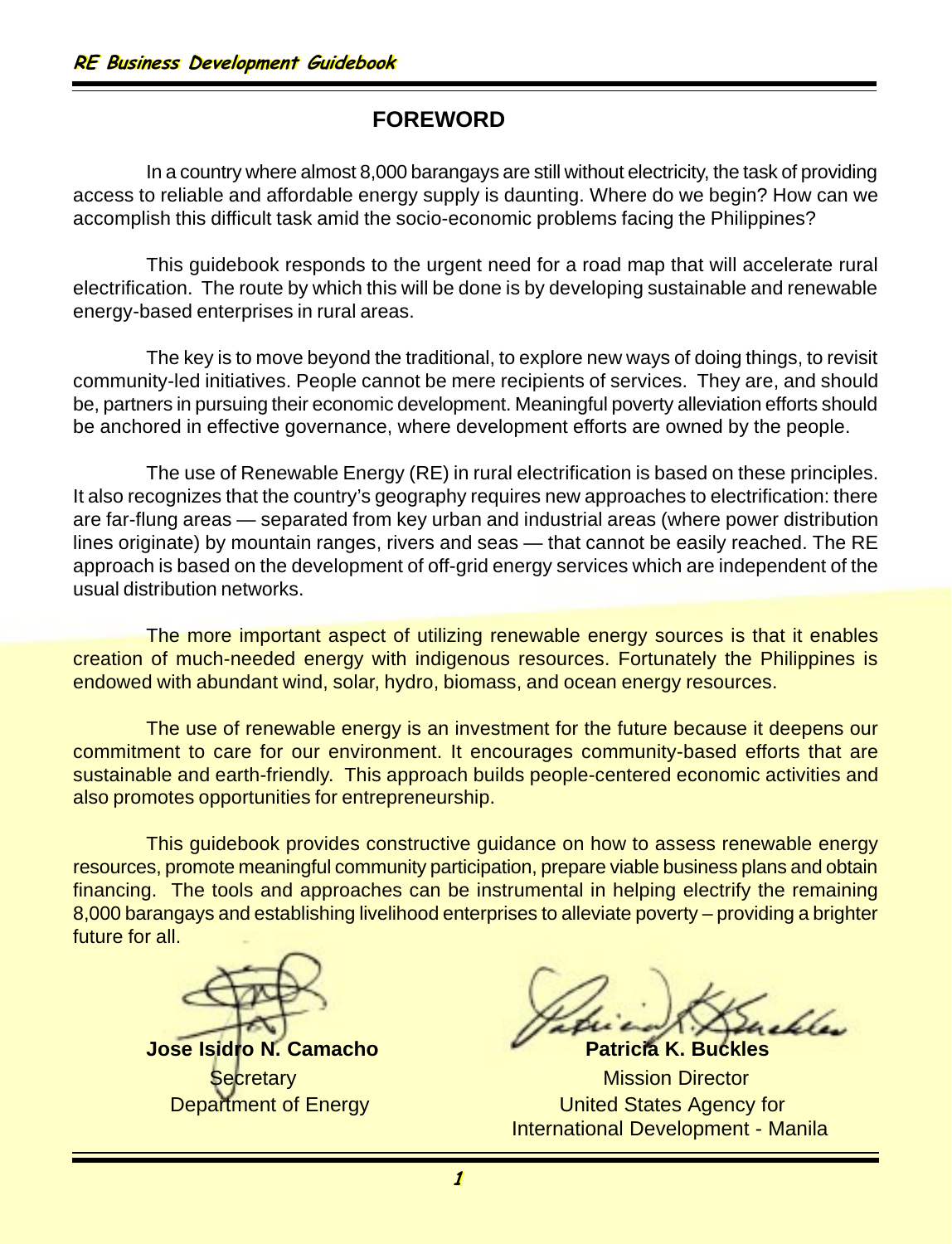# **CONTENTS**

# **I. BACKGROUND**

 **II. OBJECTIVE OF THE GUIDEBOOK**

# **III. ESTABLISHING YOUR RURAL RENEWABLE ENERGY SERVICE BUSINESS ENTERPRISE (RRES) : AN OVERVIEW**

### **IV. THE STEPS IN ESTABLISHING YOUR RRES BUSINESS ENTERPRISE**

- Step 1: Assessing your target site and its needs
	- Needs and Market Assessment
	- Resource Assessment
	- Technology Assessment
- Step 2: Identifying your partners and defining their roles
	- Partner Consultation and Analysis
	- Evaluation and Selection of Options for Financing and Organizational Set-up

### Step 3: Preparing your business plan

- Elements of your Business Plan
- Important considerations in Packaging Your Business Plan
- Sources of Assistance in Business Plan Preparation

### Step 4: Financing your business enterprise

- Private Sector Financing/Guarantee
- Bank Loans
- Grants/Government Equity

### Step 5: Implementing your business plan

- Installation/Construction of your RE Facility
- Community and Livelihood Development
- Step 6: Monitoring and evaluating the progress of your business enterprise
	- Why you need to monitor progress of your business operation
	- What aspects must be monitored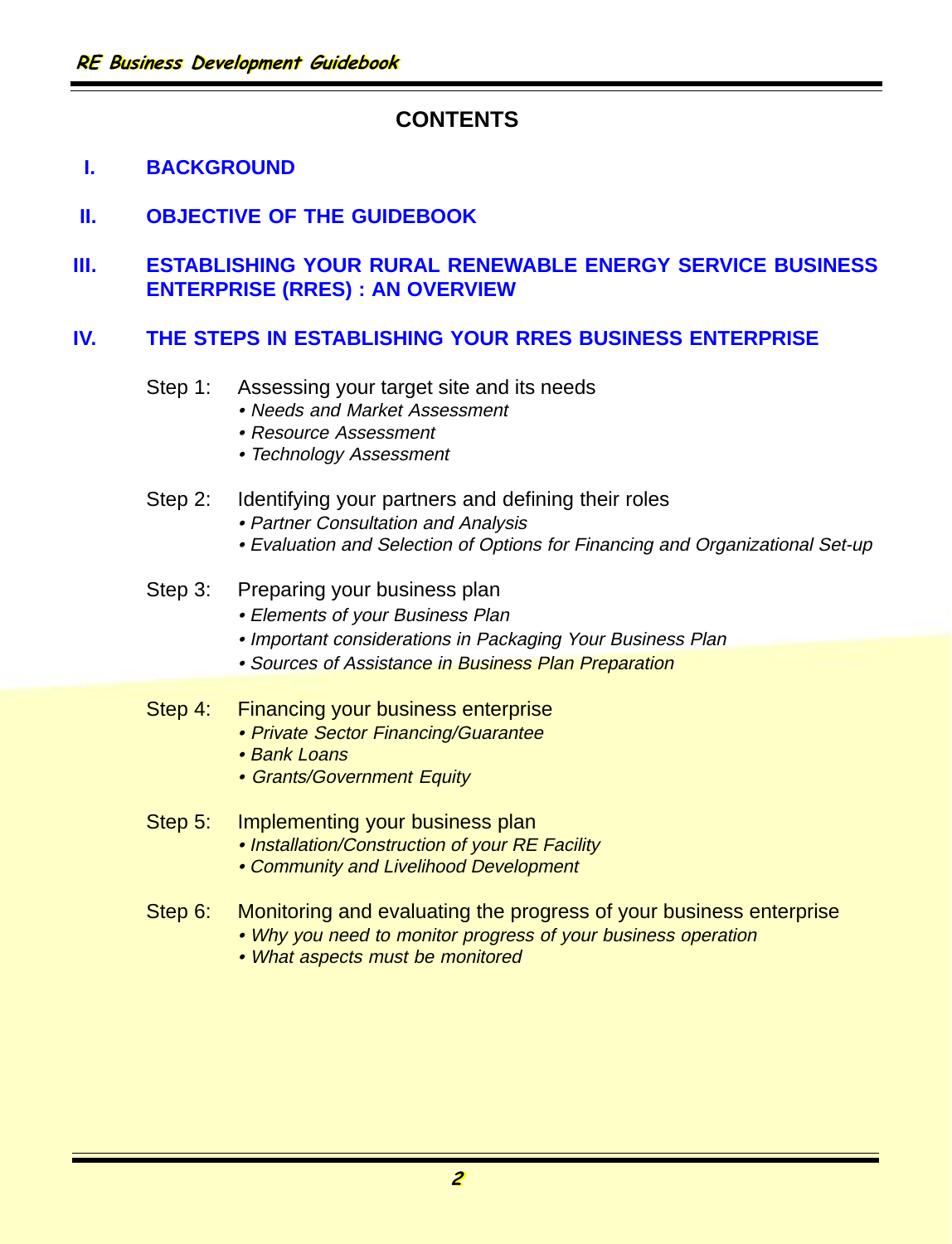# **ANNEXES**

- **Annex 1:** Philippine Rural Electrification Program Primer and Contact Persons **Annex 2:** Assessing Your Target Site and Its Needs **Annex 3:** DOE–Affiliated Non-Conventional Energy Centers **Annex 4:** NEA Regional Offices **Annex 5:** Partner Institutions in RE Business Development **Annex 6:** NEDA Regional Offices and Project Development Assistance Centers **Annex 7:** Checklist for Business Plan Preparation
- **Annex 8:** Checklist for Social Preparation

# **TIPS IN "WALKING THROUGH" THIS GUIDEBOOK**

We have tried to make this guidebook easy for you to follow. The 6-step business plan development process suggested in this guidebook is explained in simple terms, using illustrations to make it more interesting. To help you "walk through" the guidebook, here are some tips:

- Those portions marked with  $\mathbf{R}$  and are usually boxed are important reminders or advise. You can skip them in your first reading, but remember to go back to them later.
- There are instances when we cannot avoid using technical terms. Those enclosed in *quotation marks* are such terms . Descriptions are provided to clarify them. They are marked with II
- The items are numbered so that you would not get lost along the way. For instance, if an item is numbered as **3.1**, that means you are already in "**Step 3: Developing Your Business Plan**." We also made sure that each page will tell you where you are exactly in the process. Just refer to the banner at the outer margins of your page. You can also go back to the process illustration (Figure 1) on page 9.
- § Other important terms and ideas are either underlined, italicized, or printed in bold fonts. You need to take note of or remember them as you go along the way.

We hope you will find this a helpful way to start your RE business enterprise. Enjoy reading!

- The Editorial and Research Team-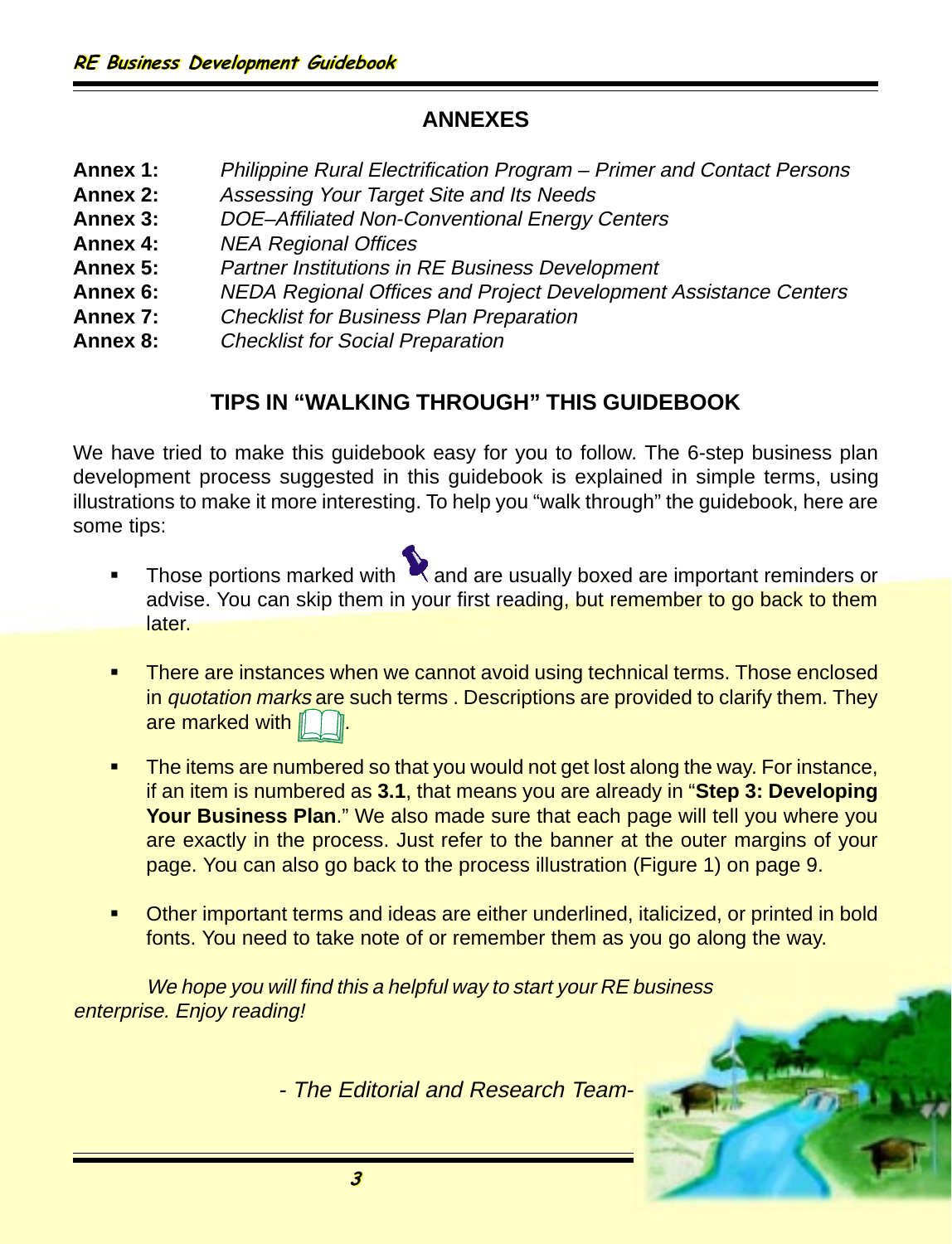# **ACRONYMS**

| <b>ANEC</b>  | Affiliated Non-Conventional Energy Center             |  |
|--------------|-------------------------------------------------------|--|
| <b>CBO</b>   | Community-Based Organization                          |  |
| <b>CCIC</b>  | <b>Climate Change Information Center</b>              |  |
| <b>CCPSP</b> | Coordinating Council for Private Sector Participation |  |
| <b>DBP</b>   | Development Bank of the Philippines                   |  |
| <b>DILG</b>  | Department of Interior and Local Government           |  |
| <b>DOE</b>   | Department of Energy                                  |  |
| <b>DOF</b>   | Department of Finance                                 |  |
| EC           | <b>Electric Cooperative</b>                           |  |
| <b>EIAB</b>  | Energy Industry Administration Bureau                 |  |
| <b>EUMB</b>  | <b>Energy Utilization Management Bureau</b>           |  |
| <b>IOU</b>   | <b>Investor-Owned Utility</b>                         |  |
| <b>IPP</b>   | Independent Power Producer                            |  |
| <b>KwH</b>   | <b>Kilowatt Hour</b>                                  |  |
| <b>LBP</b>   | Land Bank of the Philippines                          |  |
| <b>LGU</b>   | <b>Local Government Unit</b>                          |  |
| <b>LGUGC</b> | <b>LGU Guarantee Corporation</b>                      |  |
| <b>NEA</b>   | <b>National Electrification Administration</b>        |  |
| <b>NEDA</b>  | National Economic and Development Authority           |  |
| <b>NGO</b>   | Non-Government Organization                           |  |
| <b>NPC</b>   | <b>National Power Corporation</b>                     |  |
| <b>NREL</b>  | New and Renewable Energy Laboratory                   |  |
| <b>ODA</b>   | <b>Official Development Assistance</b>                |  |
| <b>RE</b>    | <b>Renewable Energy</b>                               |  |
| <b>RESCO</b> | <b>Renewable Energy Service Company</b>               |  |
| <b>RRES</b>  | <b>Rural Renewable Energy Service</b>                 |  |
| <b>USAID</b> | United States Agency for International Development    |  |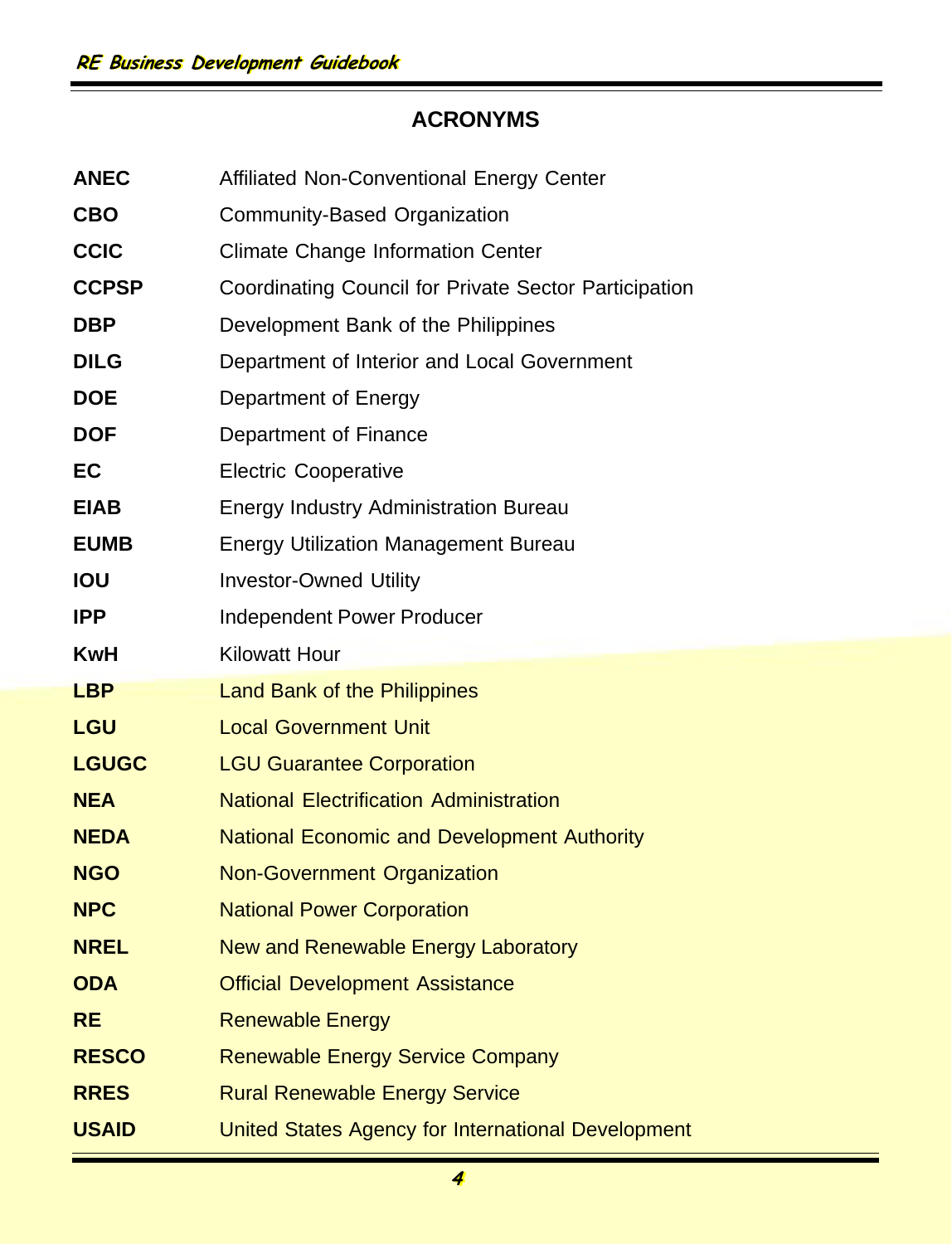# **I. BACKGROUND**

In Barangay Diarabasin, Dipaculao, Aurora, there is still no electricity. The barrio folks still use gasera (a homemade lighting fixture using a wick that is soaked in kerosene) while the more "affluent" ones use Coleman (a cylindrical glass-enclosed light that uses a pumping mechanism in order to maintain the glow) for their lighting needs.

Most of the residents rely on farming and fishing. But because there is no electricity, there are no storage or processing facilities for agricultural and marine produce. Poor infrastructure worsens the situation. We hear horror stories of bananas being thrown away because the trucks transporting them got stuck somewhere due to unpassable roads during heavy rains or typhoons.

If there is electricity in the area, facilities can be built so that produce can be stored or be eventually processed.

Having electricity is a dream for most, if not all, of the barrio folks. Their local government lacks the resources to do something about it. They also don't know where to begin.

In a country where there are still many areas with no electricity, we begin to ask whether solutions are possible when even basic services like health care, housing, social protection and education can barely be met. In the case of Diarabasin, it may be an impossible task.

Energy is a basic and priority need. Economic activities are greatly dependent on electricity.

However, the reality of Diarabasin is true in almost 8,000 barangays all over the country. Providing electricity to majority of these barangays through grid connection will be very expensive and even if we can afford it, it will still take a considerable amount of time. A solution based solely on utilization of fossil-fuel technology may not only be unsustainable but could also exact a high toll on the environment.

How then can we address this crucial need? The answer lies in the development of off-grid (i.e., independent or outside of the existing distribution network) energy installations through the use of Renewable Energy Sources and Technologies.

The prospects are good. For instance, Diarabasin has possibilities for sites for micro-

hydro plants. Even the winds there that blow hard during most parts of the year can be possible sources of energy.

Most parts of the country, like Diarabasin, have the needed resources. All we need to do is tap them by encouraging local enterprises that will build, operate and maintain energy infrastructures.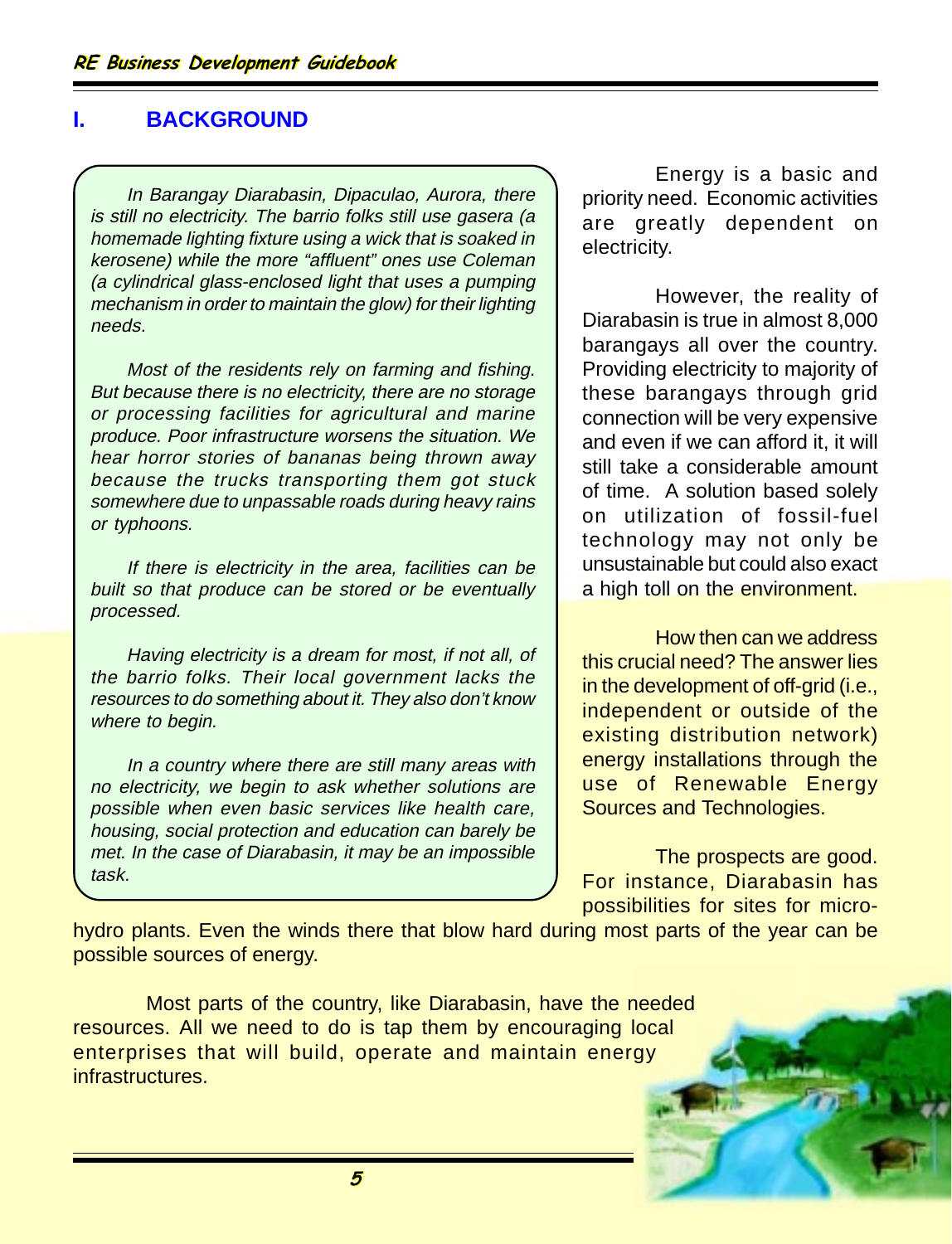# **Why is renewable energy ideal for off-grid rural electrification?**

# § **Because we have the resources and technology!**

Fortunately for our country, we are endowed with wind, solar, hydro, biomass, and ocean energy resources.

| Wind:<br>Hydro: | Potential power capacity of over 70,000 MW<br>Power potential of 3,600 MW mini and micro-hydro resources        |
|-----------------|-----------------------------------------------------------------------------------------------------------------|
|                 |                                                                                                                 |
| Solar:          | Using solar cell panels, we can generate 160 watts per square<br>meter                                          |
| Biomass:        | The use of biomass resources will save us over 80 million barrels<br>of fuel oil equivalent in the next 4 years |
| Ocean:          | Ocean energy sources (thermal, wave, current, and tidal) have<br>been found to have enormous potential          |

These resources are virtually limitless if tapped and managed appropriately. Since they are indigenous, we also cut down on importation and transportation costs. Moreover the technology to tap these resources are also already accessible in various practical forms.

### § **Because it has been done and more can be done!**

Nationwide, there are already about 43,300 renewable energy installations, which are being used for various applications including household lighting, heating, cooking, and water pumping. Many of these installations use biomass and solar technology.

Your local communities can build renewable energy enterprises that follow these examples. These enterprises will not only be developing local community-based energy sources but will also be encouraging local entrepreneurship. Your best strategy to attain this is to develop a solid business enterprise plan and mobilize strong community support.

# § **Because we care for the environment!**

RE is environment- and climate friendly -- it has zero or low carbon dioxide emissions. By protecting the environment, we also practice "good business" because we open the door to more opportunities. For instance, the government provides incentives to clean-energy investments and various funding sources now require the use of environmentally sound technologies in their programs.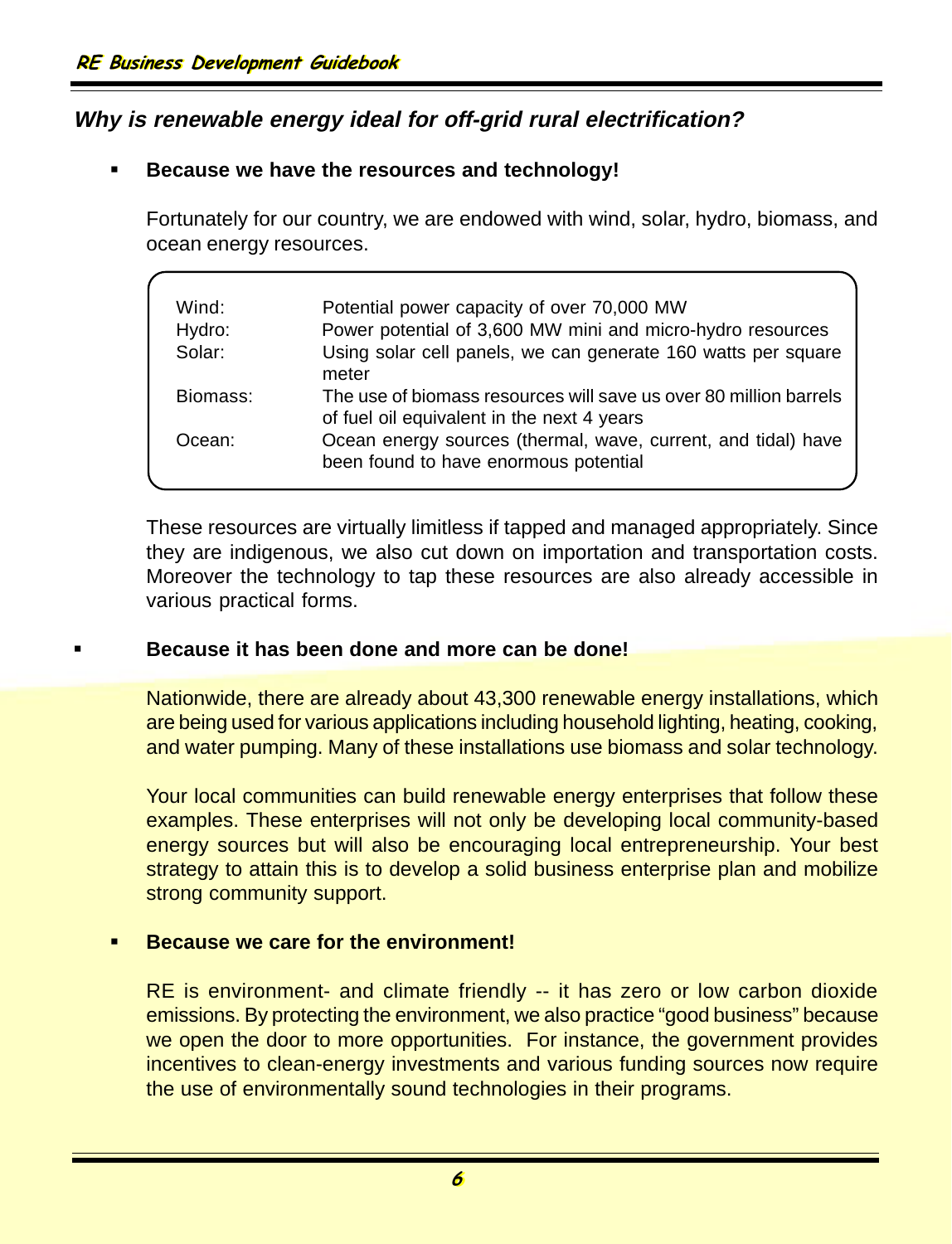# **II. OBJECTIVE OF THE GUIDEBOOK**

The purpose of this Guidebook is to provide potential proponents with a practical road map that will assist them in developing, financing, and implementing a **rural renewable energy service (RRES)** business enterprise. This road map consists of the following: (a) a checklist of activities and items to be considered for a business plan; and (b) a directory of resource persons and organizations you can contact for assistance.



Challenged by the urgent need to energize all of the country's barangays by year 2004, the Department of Energy (DOE), with assistance from the United States Agency for International Development (USAID), offers this guidebook to encourage and assist communities in implementing their own rural electrification programs based on the use of renewable energy.

7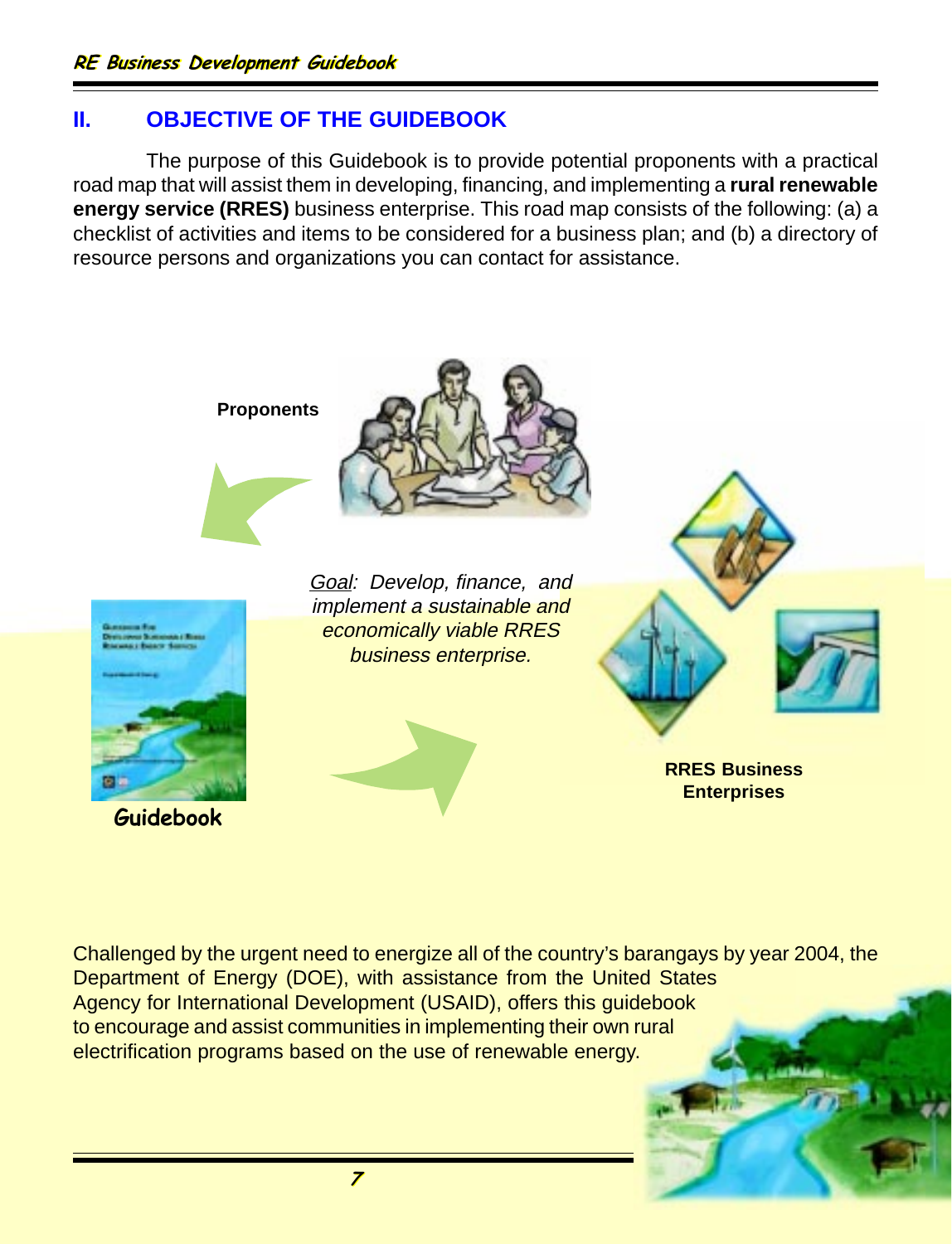# **III. ESTABLISHING YOUR RRES BUSINESS ENTERPRISE: AN OVERVIEW**

Before you begin, we need to view the larger picture. Establishing your RRES business enterprise will not happen in an instant. There are various steps and activities that you must ideally go through to make things happen.

There are two important phases in establishing your RRES business enterprise.



- **Phase 1**  the **PRE-INVESTMENT PHASE.** Here you will design, package, and close the financing deal for your business enterprise (**see Steps 1 to 4)**.
- **Phase 2 -** the **INVESTMENT and OPERATIONAL PHASE**. Here you will implement your business plan, monitor its progress, and evaluate your performance (**see Steps 5 to 6)**.

Figure 1 below summarizes a typical business development process and the approximate duration for each step.

# **Figure 1 - Typical Business Development Process**

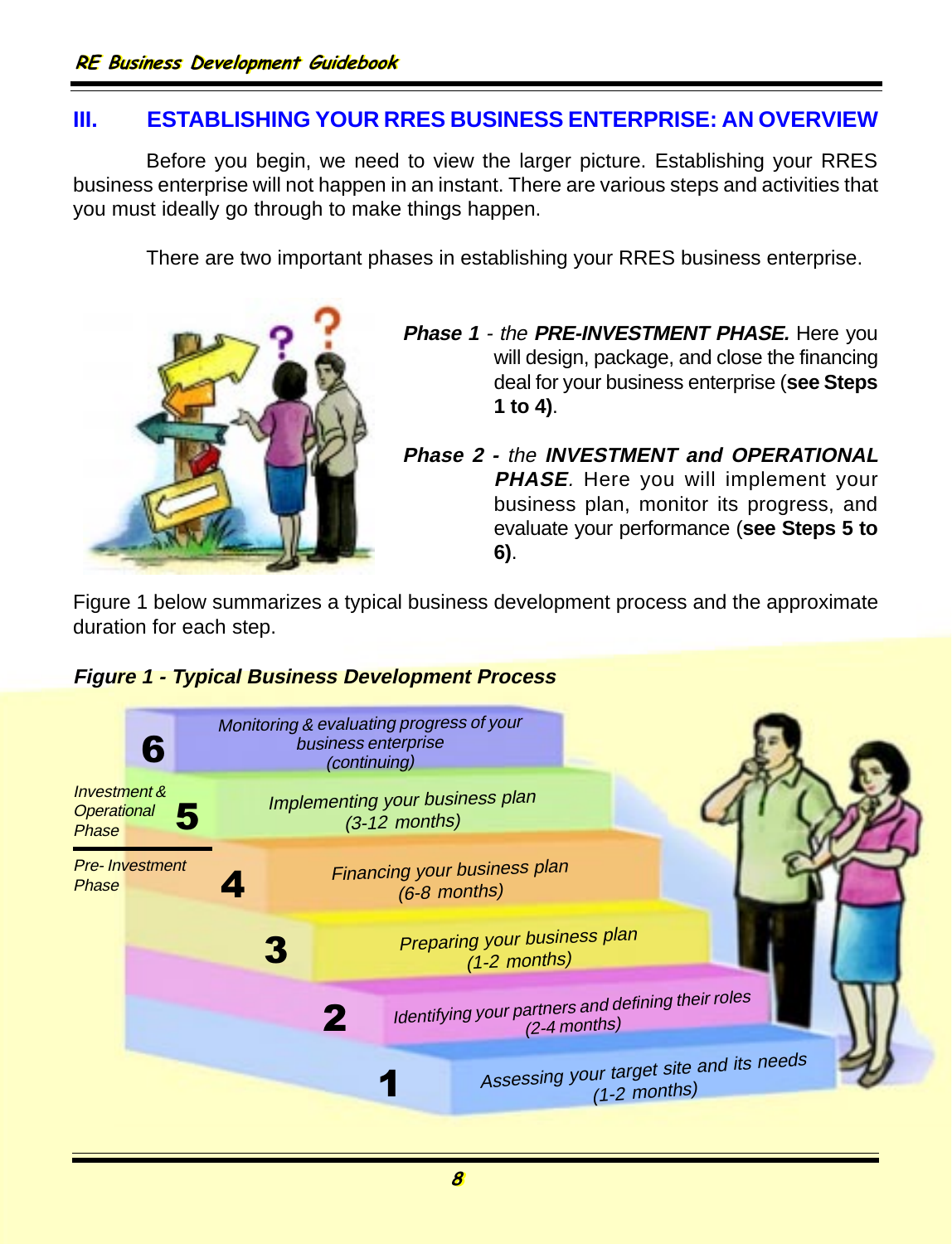Reminders:

- •You don't have to start from ground zero if you are already sure about your business concept. The steps in business development are ideally sequential but you can adjust according to your needs or conditions.
- •Your target beneficiaries must be adequately consulted every step of the way because their support and commitment will ensure sustainability. Your business enterprise needs to harmonize with local development efforts and the community culture.
- The suggested steps in Figure 1 can also be used if you are planning an expansion or re-investment in an already existing enterprise. You may need to retrace your steps to the pre-investment phase to make sure that the new business plan is still relevant to emerging needs and technical developments in the field.

# **IV. THE STEPS IN ESTABLISHING YOUR RRES BUSINESS ENTERPRISE**

Now you are ready to begin.

# **Step 1: Assessing your target site and its needs**

 $\boxtimes$  The first step is to choose your target site, define what its needs are and know if it has all the necessary resources and the capacity to sustain your RE business.

### **Reminders :**

- • **Your target sites/area** may be a municipality, barangay, sitio or groups of these units. Ideally, your site must be unenergized and preferably verified with DOE for its status.
- • **In planning what energy services to provide, aim for more than simple household lighting**. Go beyond the traditional approach of merely installing energy facilities and equipment. Consider all economic end-uses of energy.
- • **Remember**, the community needs to have the capacity to pay so incomegenerating activities must also be planned for and coordinated with potential investors.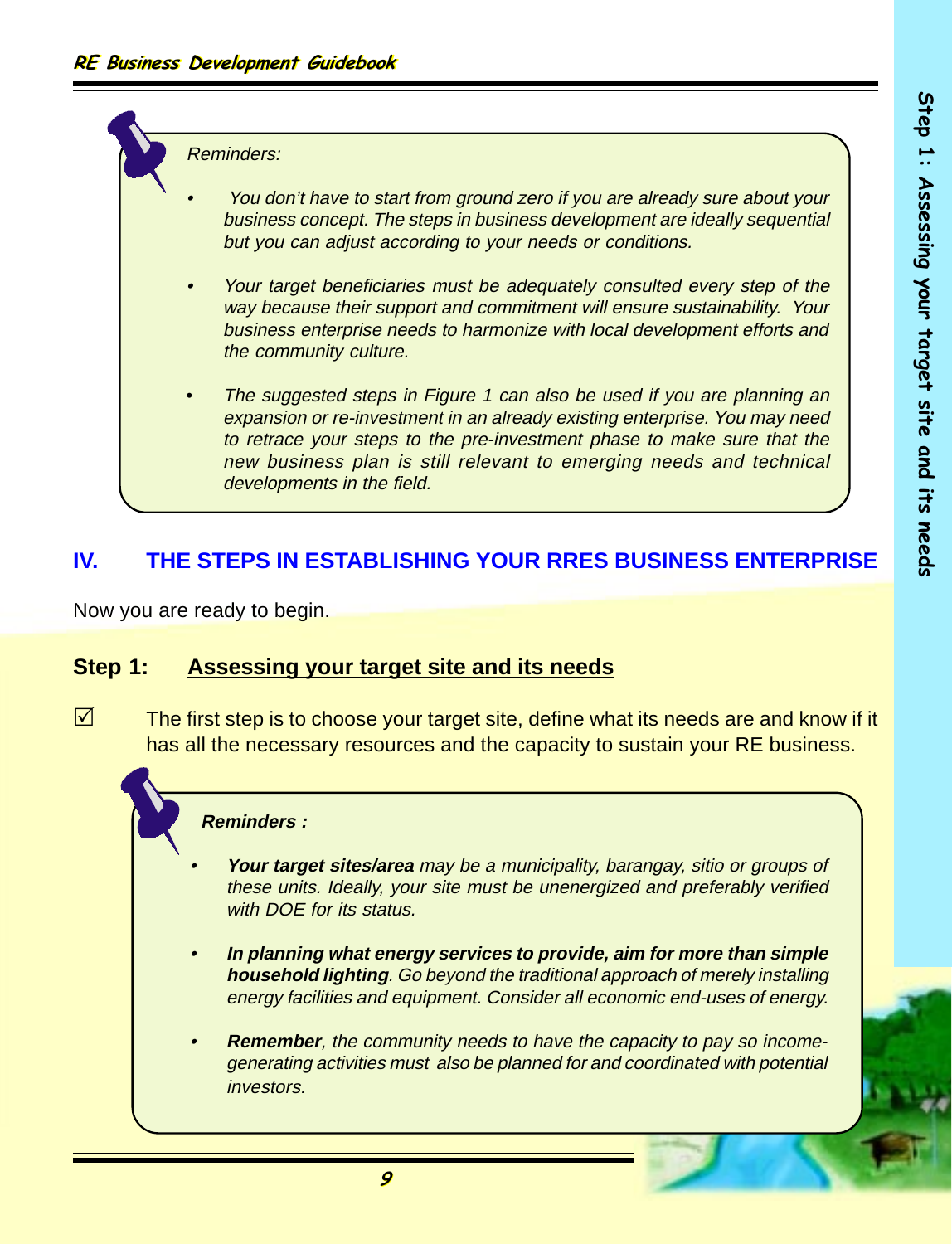Once you have chosen your target site, the following assessment activities must be done:

### **1.1 Needs and Market Assessment**

This will determine the target site's existing and prospective needs for various "energy services," define the existing supply conditions, and solicit consumer "willingness" and capacity to pay" for energy services.

# **1.2 Resource Assessment**

This will pinpoint the types of RE sources that are available in your target site including their location, amounts, and other geophysical characteristics. It will also identify and quantify the local raw material resources that may be used for livelihood development.

# **1.3 Technology Assessment**

This will identify the various technology options that are consistent with the existing RE sources and potential economic end-uses of energy in your target site and evaluate the comparative costs and benefits of each option.

### **Annex 2 provides more description of these assessments.**

Figure 2 below shows that the above three basic assessments will allow you to determine the "least cost/most acceptable technical option" and the "viable economic enduses of energy" for your target site.



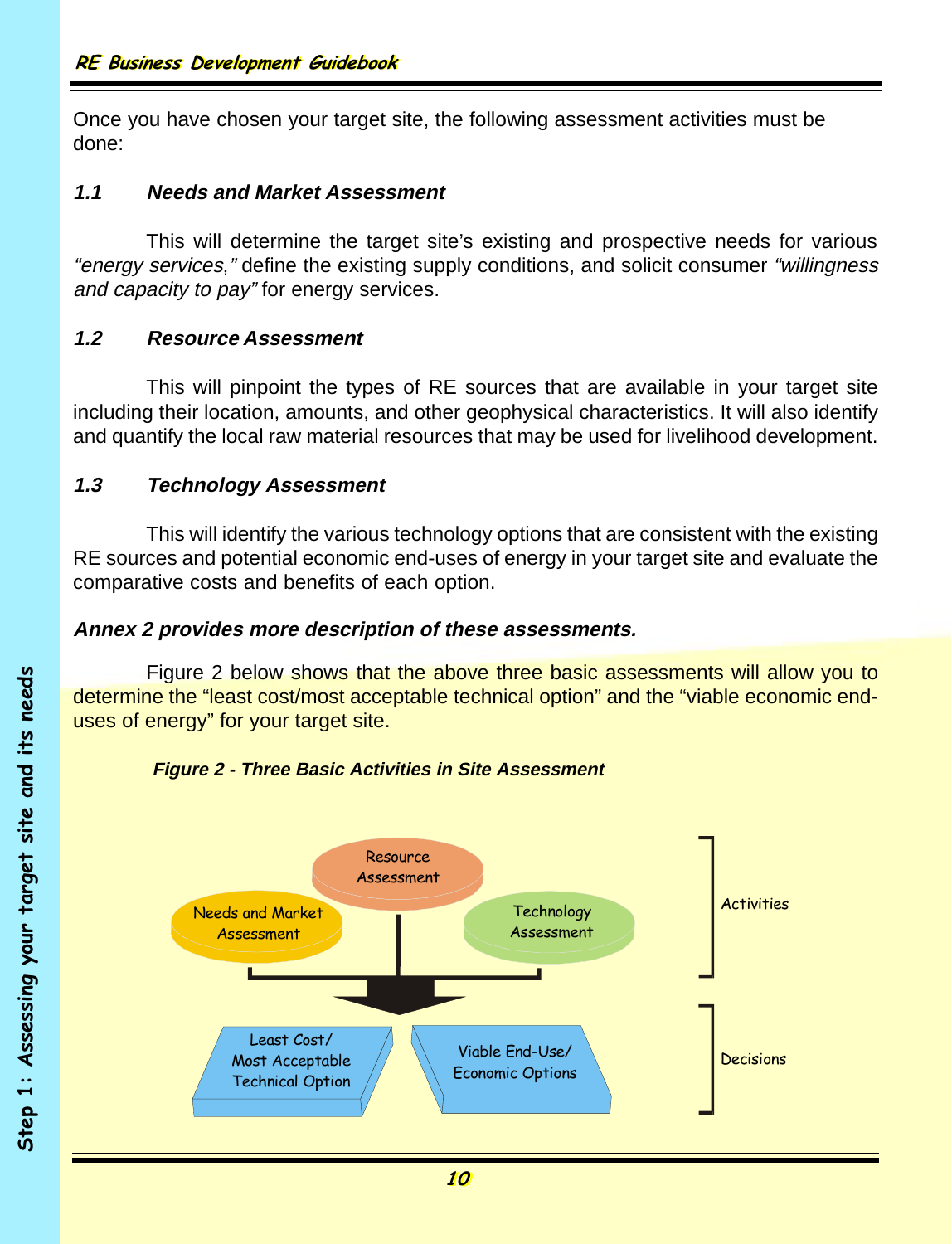### **Definition of Terms:**

**Energy Service** - includes, among others, household lighting and water pumping; commercial irrigation, drying, milling, or storage of agricultural and fishery products; and public/village street lighting, telecommunications, and health center refrigeration for vaccines/medicines.

**Least Cost or Most Acceptable Technical Option** - is either the most appropriate technology for supplying energy, given the market conditions and resource availability in the target area or the most acceptable option to your target beneficiaries, as indicated by their willingness and ability to pay.

**Viable Economic End-Uses of Energy** - are economic activities in the target site that will potentially utilize the electricity from your energy service facility. These may include household applications, livelihood or income generating activities, and public service uses. These are your hints in designing specific energy services that will be sold to various types of energy users - households, businesses, and LGUs.

**Willingness and Capacity to Pay** - indicates how much the energy users will most likely pay for energy services as shown by their expenditure levels on various fuel sources and their existing income.

### **Reminder:**

You can get the following baseline information for Step 1 from the DOE, NEA, and the US-DOE's NREL:

- **•Status of barangay energization** – a list of the country's unenergized barangays and their electrification coverage within the areas of the ECs and IOUs.
- **•Barangay profiles** – comprehensive survey profiles and market data for selected unenergized barangays . If your identified barangay is not in the DOE database and you would like to conduct your own survey for your target site, a sample survey form can be downloaded from the website of the DOE at http://www.doe.gov.ph.
- **• RE Resource Atlas** - maps and assessment reports of wind, solar, hydro, and biomass resources in the country.
- **•RE Technology** - descriptions of the various RE technology/systems, which can be obtained from the website of the US-DOE National Renewable Energy Laboratoy (NREL): http://www.nrel.gov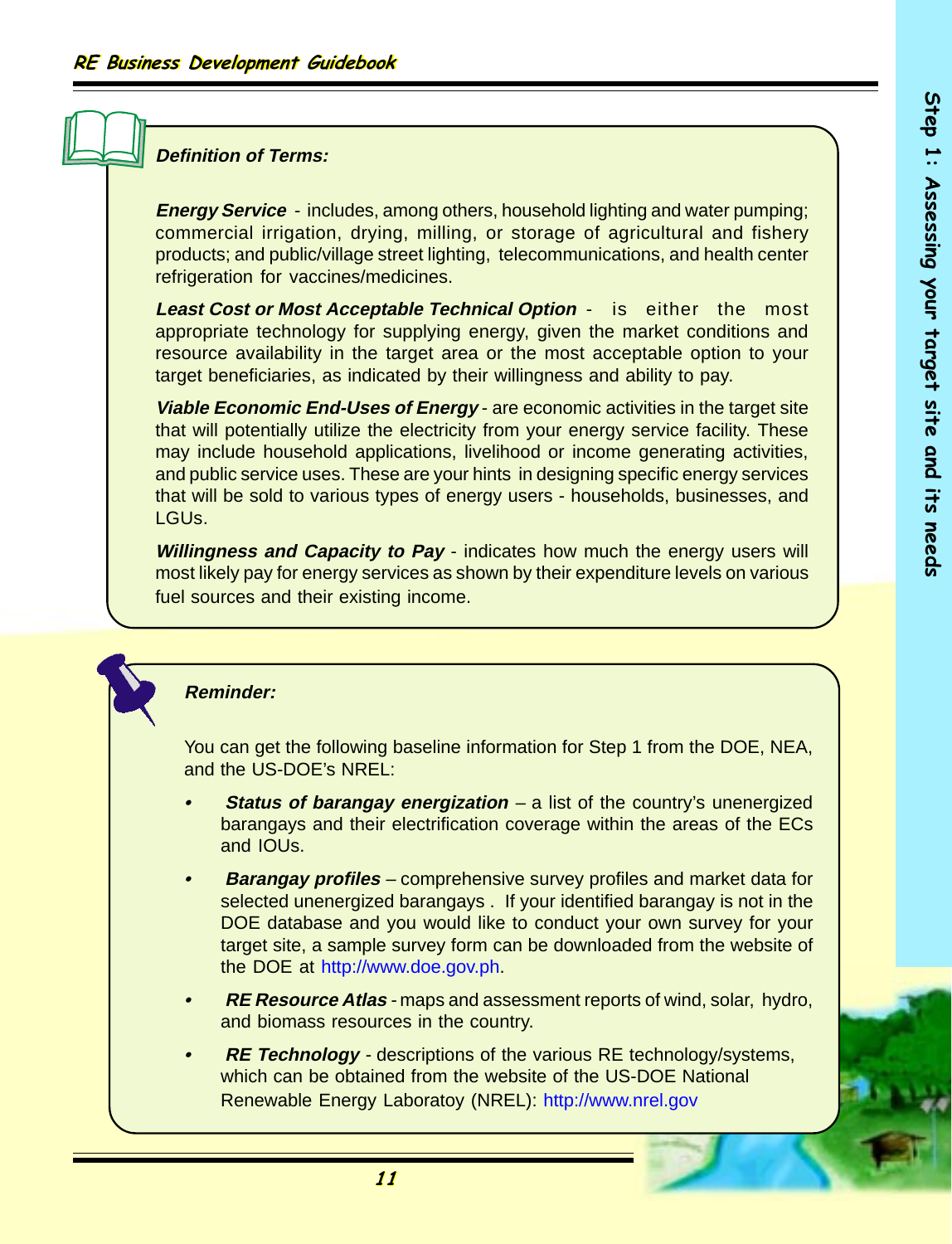$\mathbb N$  What are your other options for obtaining baseline information for Step 1?

You can also contact any of the following sources for other types of baseline information that you can use for Step 1:

**EGU:** Information on energization, barangay socio-economic characteristics, LGU development initiatives, and applicable local laws (e.g., on land use), fiscal incentives and local fund sources can be obtained from the Local Planning and Development Offices of your LGU.

**DOE-ANECs:** The DOE-affiliated Non-Conventional Energy Centers (ANECs) are colleges or universities supporting the DOE in the promotion and development of RE projects at the local levels (See **Annex 3** for information on the ANEC closest to your locality).



**NGOs and Consulting Groups**: NGOs and private consulting groups will provide services for conducting the three assessment activities either for free or for a fee (See **Annex 5)**

è

**EC or IOU**: To find out if there is a proposed or ongoing electrification plan for your target site or to inform them about your business, contact your local electricity franchise holder [either an Electric Cooperative (EC) or an Investor-Owned Utility (IOU)]. (See **Annex 4** to reach your EC or IOU, through the Regional Offices of the NEA). è

**NEDA**: For socio-economic information and development plans on your target areas, contact the regional offices of the National Economic and Development Authority (See **Annex 6**).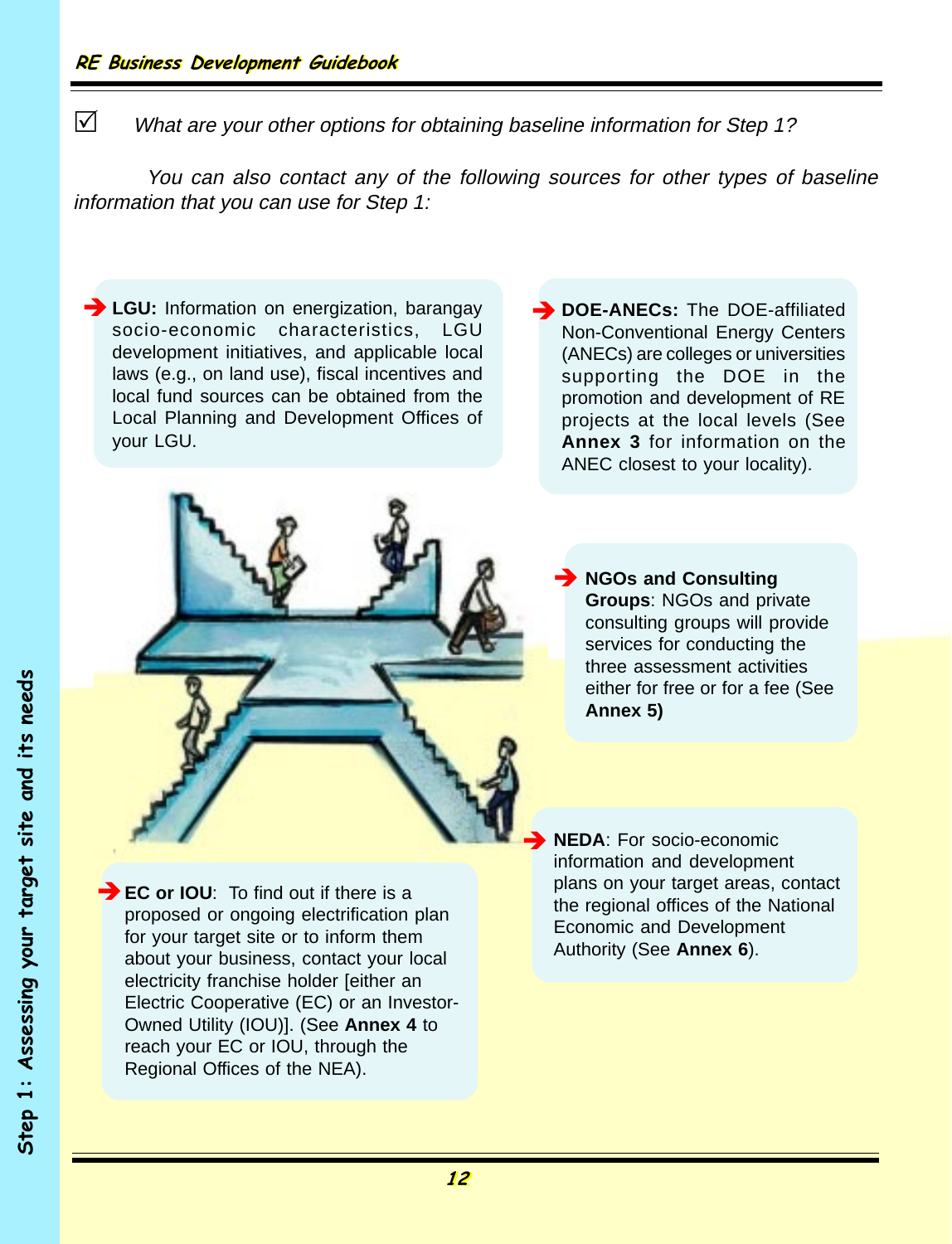# **Step 2: Identifying your partners and defining their roles**

- $\triangledown$  At this point, you are now going to select the appropriate "organizational" set-up for your business enterprise and identify the "energy service provider." To do this, there are two basic activities that you need to undertake:
	- **(1) Partner consultation and analysis, and**
	- **(2) Evaluation and selection of options for financing and organizational set-up.**



### **Definition of terms:**

*Institutional Set-up -This is the structure or formal arrangement which tells you* how each partner contributes to the sustainable operation of the business enterprise.

**Energy Service Provider -** This is the entity that supplies the energy service to your target site on either a "fee-for-service" or "pesos/KwH" basis. This may be your Local Government Unit (LGU), a Community-Based Organization (CBO), local Electric Cooperative (EC), a Non-Government Organization (NGO), an Investor-Owned Utility (IOU), a private developer or any person/organization that has legal personality to own, operate, or manage a business.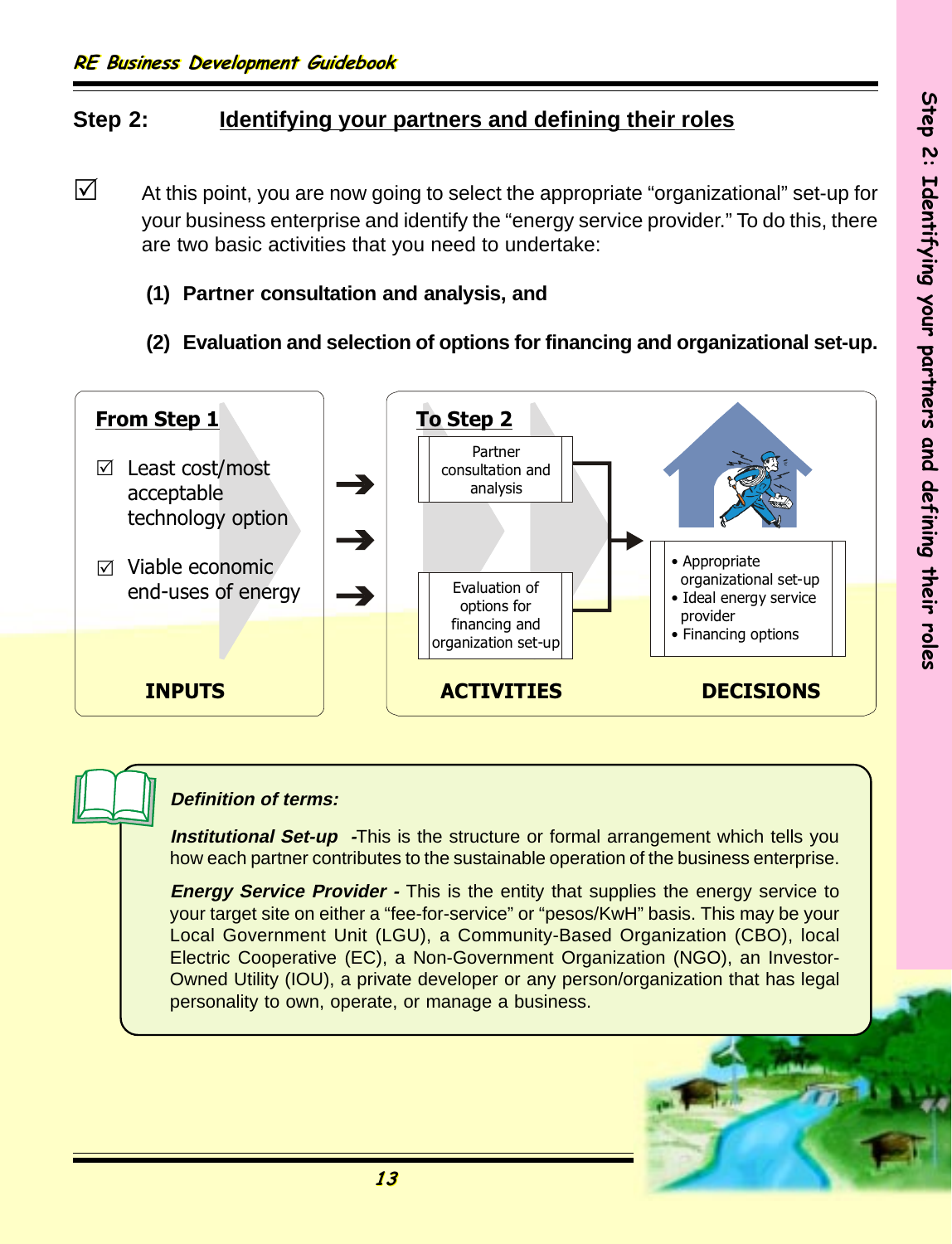# **2.1 Basic Activity # 1: Partner Consultation and Analysis**

You need to identify the potential players in your project, discuss with them their likely roles, organize them, and prepare them to participate proactively in your business enterprise.

# **2.1.1 What are your critical considerations under this activity?**



Partner identification - Seek, approach, and enjoin your potential project partners. These partners may include your LGU, the beneficiary community, your electricity franchise holder, CBOs, and potential funding institutions/investors.

Collective planning – Discuss with your partners their interests, commitments, and risks in the business enterprise and incorporate these in the preparation of the business plan.





Social preparation – Organize your beneficiary community and prepare them collectively to accept the responsibilities of hosting, patronizing, owning, or managing an RE facility.

Technology education – Train your beneficiary community on the technical and economic requirements and limitations of using RE technology and how to effectively handle them.



# **2.1.2 Who can help you conduct this activity?**

This activity is ideally accomplished with maximum participation by the community in your target site. It is best therefore that you seek the assistance of community volunteers and CBOs. In addition, you also need to approach any of the following:

- Planning and development officers of your LGUs
- NGOs and private consulting organizations (see **Annex 5**)
- ANECs (see **Annex 3**)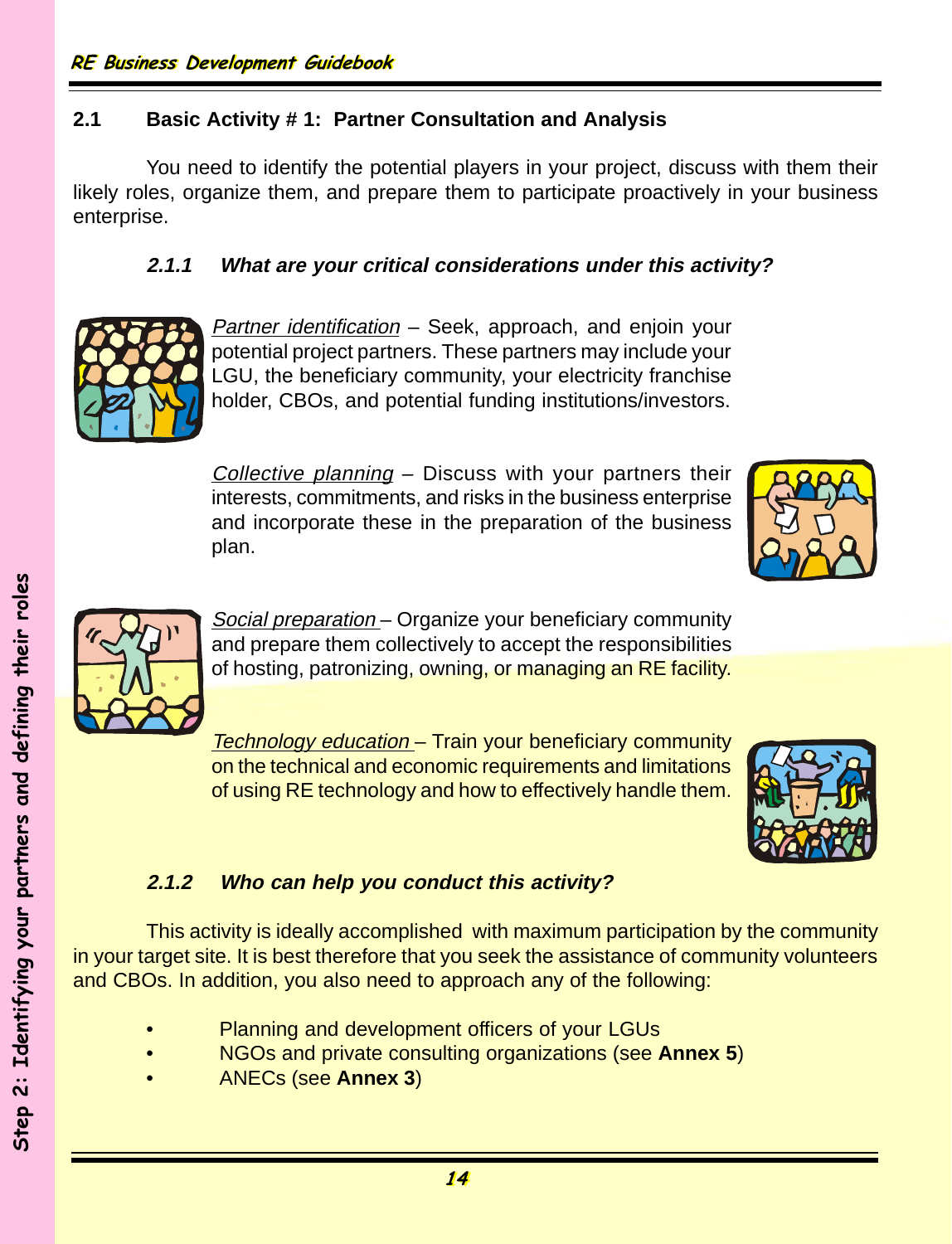# **2.2 Basic Activity #2: Evaluation and Selection of Options for Financing sand Organizational Set-up**

You are now ready to identify and evaluate the potential ways of financing your business enterprise and the corresponding organizational set-up that you need. You must aim to create community-based economic opportunities and accountability, so think of ways in which a CBO can be a significant partner in the arrangement that you will select.

# **2.2.1 What are examples of financing and organizational options for your business enterprise?**

| <b>FINANCING ARRANGEMENT</b>             | <b>ORGANIZATIONAL SET-UP</b>                                     |
|------------------------------------------|------------------------------------------------------------------|
| Bank loan (may be LGU guaranteed or not) | Owned and managed by CBO                                         |
| Private equity investment                | Privately owned -> Leased and managed by CBO                     |
| <b>LGU funding</b>                       | LGU owned -> Leased and managed by CBO                           |
| Technology supplier's loan               | LGU/EC/IOU-owned -> Managed by CBO                               |
| Technology supplier's lease              | Individually owned and operated; CBO manages a<br>service-center |

The table below shows some options that you can explore.

# **2.2.2 Who can help you conduct this activity?**

For technical advise in identifying, designing, and evaluating the various options, the organizations listed in **Annex 5** and some government financial institutions (LBP and DBP) and the LGUGC may be contacted (See Step 3 for information).

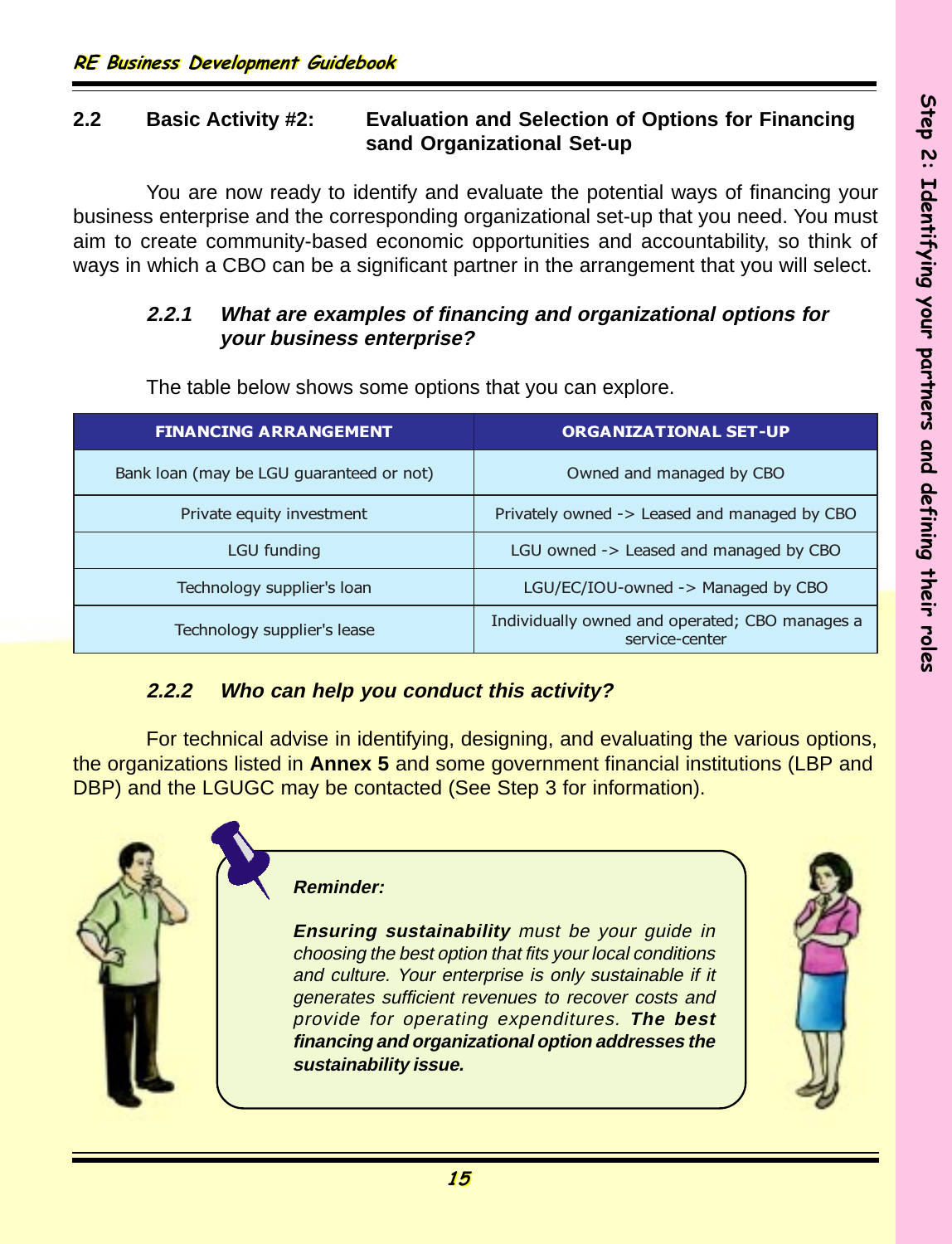# **Step 3: Preparing your business plan**

 $\triangledown$  You are now equipped with sufficient information to prepare/write your business plan. What you need to do is put together analyses and decisions made in Steps 1 & 2 into a business plan that will be presented to your prospective financing partner/ sources for their evaluation.



# **3.1 What do you need to include in your business plan?**

Your ideal business plan would generally include the following basic sections:



**See Annex 7 for specific details under each item of the business plan.**

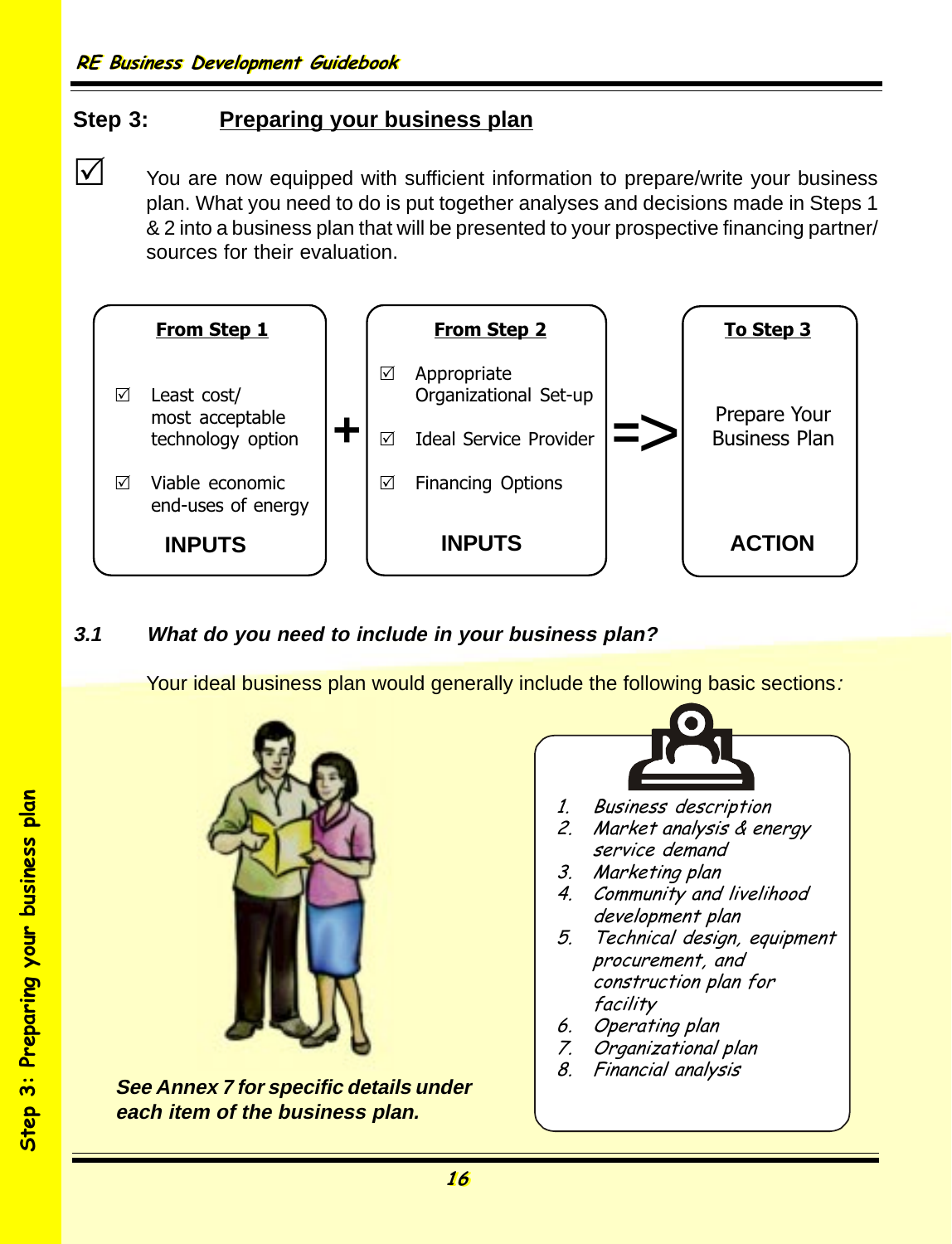### **KEY CONSIDERATIONS • Financing Requirement • Policy Environment • Project Evaluation • Risk Analysis Reminder: Cost recovery is key!** Make sure that your enterprise can generate sufficient revenues to recover your initial investment costs, service your loan obligations, cover your operating and maintenance costs, and even provide for future re-investment.

- **3.2 What are the important considerations in putting together your business plan?**
- è **Know your potential financing sources and their terms and requirements**. Build your plan according to the prescribed conditions of your funding source.
- **Know the government policies that apply to your business.** You can get this information from the DOE or you can be referred to the appropriate oversight and regulatory bodies (e.g., Energy Regulatory Board, Board of Investments, Securities and Exchange Commission, and Environmental Management Bureau).
- **Undertake your own "due diligence study"** or an evaluation of your enterprise's financial viability and sustainability before taking your business proposal to your prospective financing source. Financing institutions and private investors usually set their own criteria or requirements as precondition for providing funds, such as payback period, minimum return of investment, internal rate of return, or positive net present value.
- **Determine your sources of risk** by subjecting your plan to scenario analysis. You must ensure that you have anticipated various possible outcomes of your business enterprise and that you will be able to implement appropriate risk mitigating measures.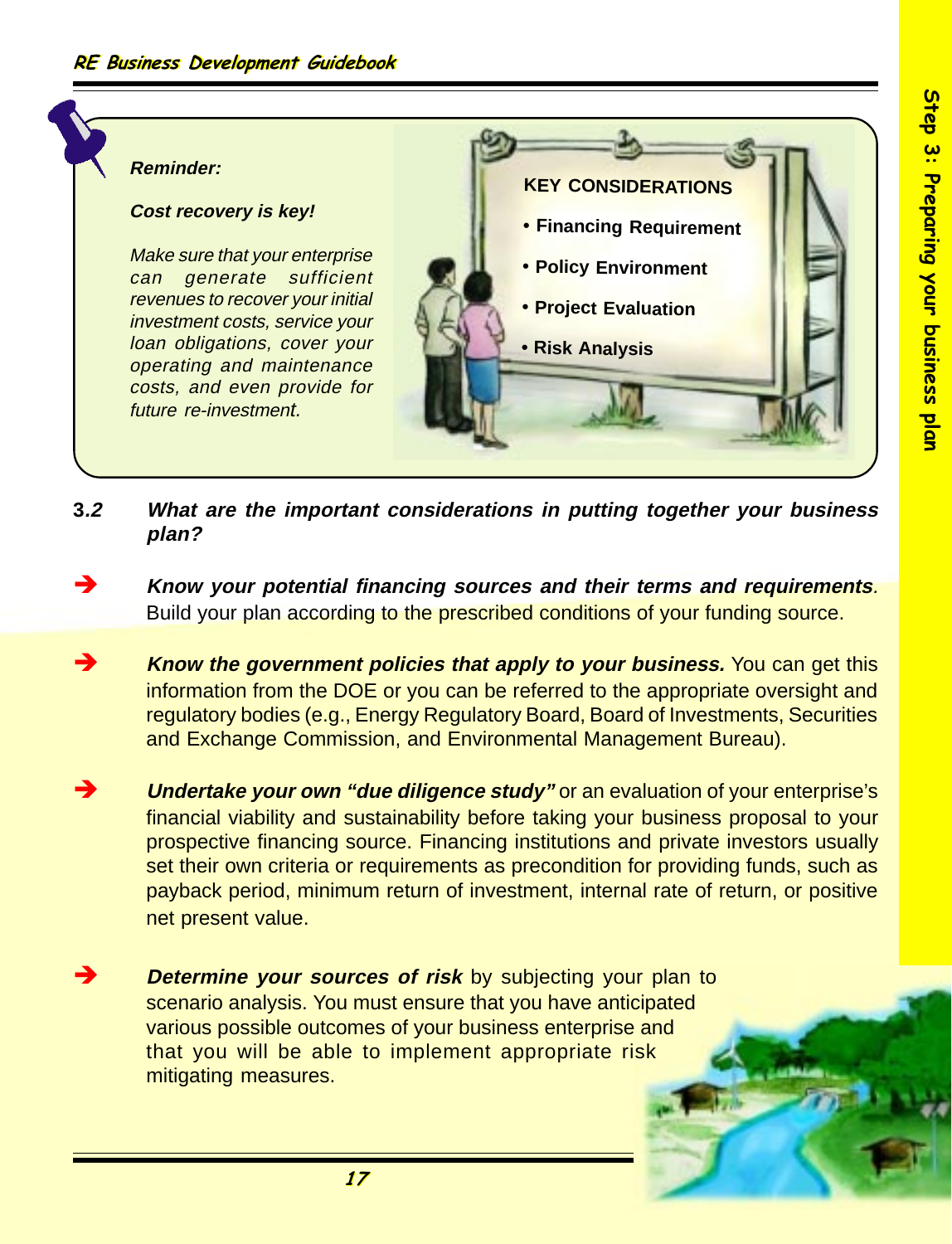# **3.3 Who can help you put together your business plan?**

The following are various government agencies and private organizations that provide assistance (for free or for a fee) in business plan preparation/packaging:

| <b>ANECs</b>                                  | See Annex 3                                                                                                                                                                                                                                                                  |
|-----------------------------------------------|------------------------------------------------------------------------------------------------------------------------------------------------------------------------------------------------------------------------------------------------------------------------------|
| <b>CCPSP</b>                                  | <b>Project Development Facility</b><br>Room 606, 6 <sup>th</sup> Floor, EDPC Building<br>Bangko Sentral ng Pilipinas Complex, A. Mabini St., Manila<br>Tel. No. (02) 521-9288/521-4262, Fax No. (02) 526-5179<br>E-mail: pdf@ccpsp.org<br>Website: http://www.ccpsp.org      |
| <b>DBP</b>                                    | <b>FINESSE Program</b><br>Vice-President, Window III<br>Senator Gil Puyat Ave. cor. Makati Ave., Makati City 1200<br>Tel. No. (02) 893-4444/818-9511, Fax. No. (02) 893-5380                                                                                                 |
| <b>DILG</b>                                   | Regional Offices - Project Development and Monitoring Units<br>Primary contact: Office of Project Development Services,<br>5 <sup>th</sup> Floor Francisco Gold Condominium II, EDSA cor. Mapagmahal St., Quezon City<br>Tel. No. (02) 929-9601/9406, Fax. No. (02) 925-0388 |
| <b>DOE</b>                                    | Energy Utilization Management Bureau (EUMB)<br>See Annex 1                                                                                                                                                                                                                   |
| <b>DOF</b>                                    | Local Government Finance and Development Program (LOGOFIND)<br>Municipal Development Fund Office (MDFO)<br>Podium Level, DOF Building, Roxas Blvd., Manila<br>Tel. No. (02) 523-9937 to 39                                                                                   |
| <b>LBP</b>                                    | <b>The Branch Group Heads</b><br>North Central Luzon: (02)840-3045<br>Southern Luzon and Bicol: (02) s843-2720<br>Visayas: (02) 840-0852<br>Mindanao: (02) 844-8438<br>NCR: (02) 843-3686                                                                                    |
| <b>NEA</b>                                    | Adopt-A-Barangay & Host Community/IPP Program<br>See Annex 1                                                                                                                                                                                                                 |
| <b>NEDA</b>                                   | <b>Regional Offices-Project Development Assistance Centers</b><br><b>Primary Contact: Regional Development Coordinating Staff</b><br>NEDA Bldg., Amber Avenue, Pasig, Metro Manila<br>Tel. No. (02) 631-3743, Fax. No. (02) 631-3708<br>See also <b>Annex 6</b>              |
| <b>NGOs and</b><br><b>Private Consultants</b> | See Annex 5                                                                                                                                                                                                                                                                  |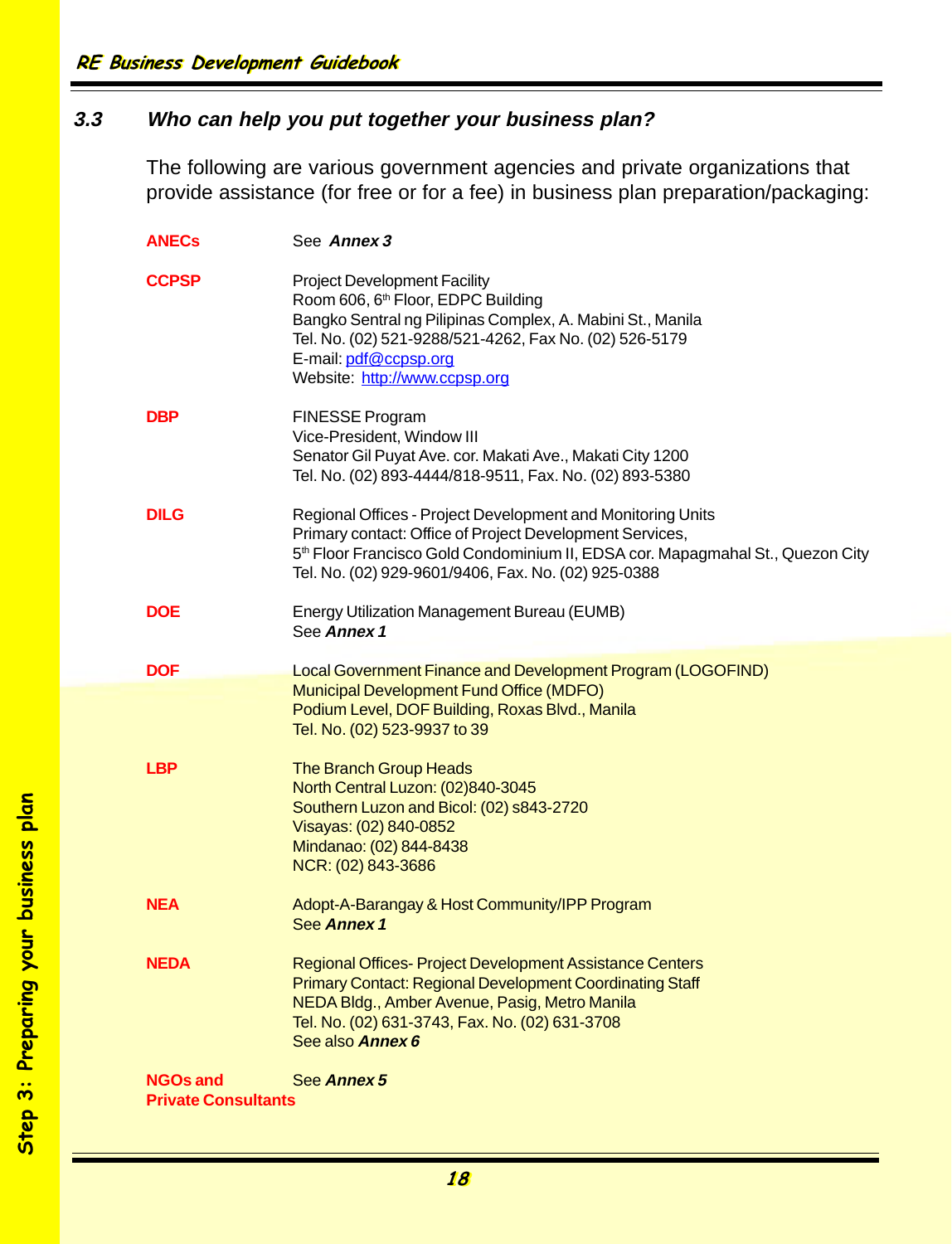# **Step 4: Financing your business enterprise**

 $\triangledown$  After preparing your business plan, you are now ready to take your proposal to potential financing sources whose terms and conditions you had considered in Steps 2 and 3.

In addition to your own funds, the following are several other options that may be explored for financing your business enterprise:

- Equity financing/loan guarantee from private sector
- Loans from government financial institutions and private commercial banks
- Grants, equity contribution or loans from government (national/LGU) and multilateral/bilateral sources of official development assistance



### **Private Sector Financing**

**RESCOs** These are privately owned renewable energy service companies whose main business is establishing, operating or managing renewable energy-based enterprises in selected sites **(See Annex 5).** The existing RESCOs in the country are currently partnering with NGOs and CBOs in implementing their local investments. **LGUGC** The LGU Guarantee Corporation is a private quarantee institution that is majority owned by the Bankers Association of the Philippines with DBP as its partner and helps LGUs obtain private sector loans or sell their bond flotations through its enhancement of LGU loan obligations.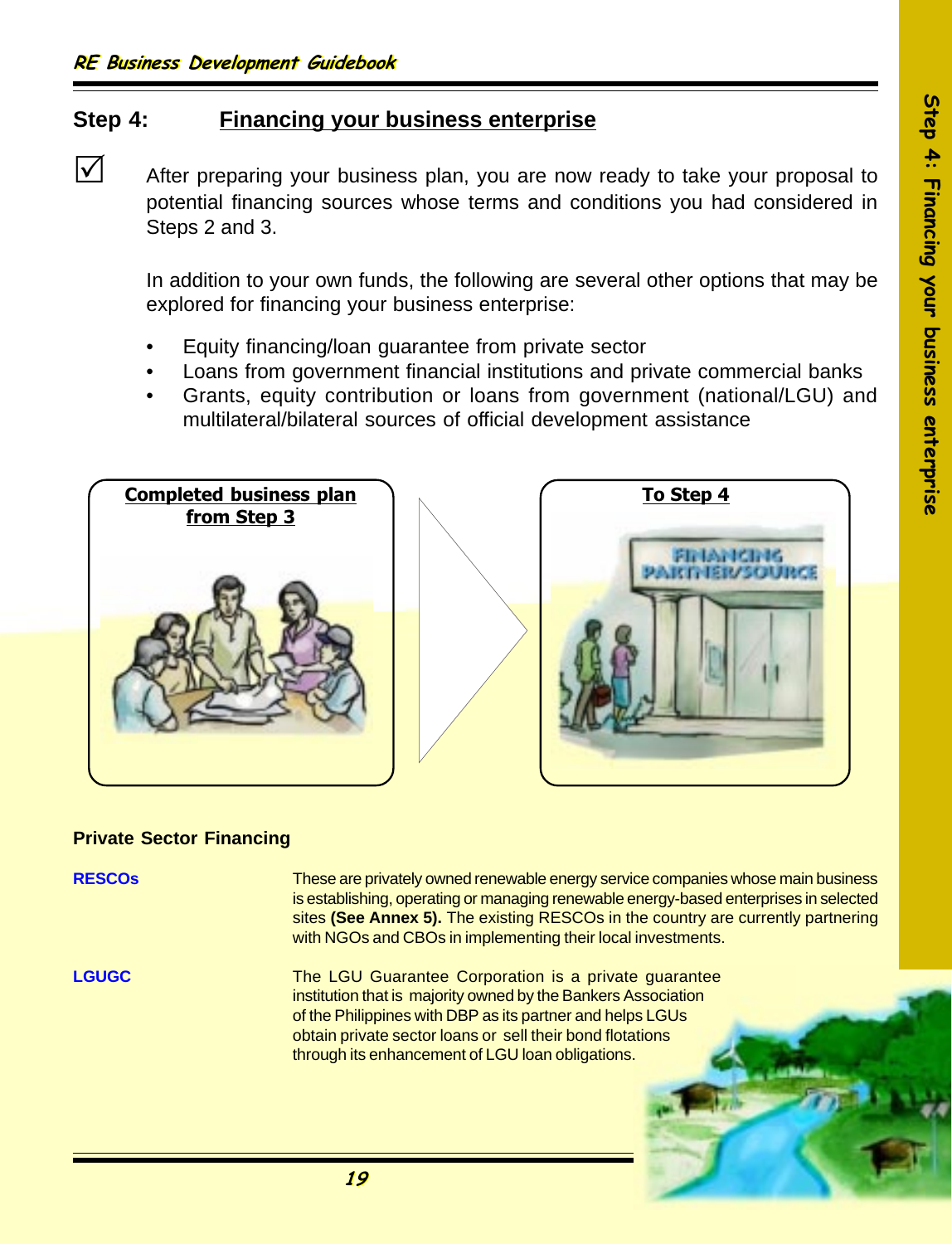$\overline{\phantom{a}}$ 

| <b>EC and IOU</b>                     | If you are a CBO or an NGO proponent, your concerned EC or IOU is also a good<br>source for co-financing and could participate in your project as the service provider or<br>the owner of the RE facility. If you are contemplating on EC/IOU funding, involve them<br>in the business planning process.                                                                                  |
|---------------------------------------|-------------------------------------------------------------------------------------------------------------------------------------------------------------------------------------------------------------------------------------------------------------------------------------------------------------------------------------------------------------------------------------------|
| <b>Technology</b><br><b>suppliers</b> | Consult the DOE for information on local or foreign technology suppliers that provide<br>equipment on a variety of financing terms, including loans or lease. You can also visit<br>the website of the NREL for a directory of US renewable energy manufacturers and<br>service providers at http://www.nrel.gov.                                                                         |
| Loans                                 |                                                                                                                                                                                                                                                                                                                                                                                           |
| <b>LBP</b>                            | The Land Bank of the Philippines provides loan assistance for RE projects. Contact<br>the respective Branch Group Heads (see Step 3) or the heads of the Regional Offices<br>and Lending Centers for specific loan requirements (Go to www. landbank.com for<br>contact information).                                                                                                     |
| <b>DBP</b>                            | The Development Bank of the Philippines is implementing a financing program for<br>hydro, biomass, wind, solar energy, and solar PV for telecom (See Step 3). You can<br>also visit the website: www.finesse-dbp.com for details on these programs.                                                                                                                                       |
| <b>Rural Banks</b>                    | The rural banks in your areas are also potential sources of co-financing particularly if<br>your business is integrated with a livelihood component.                                                                                                                                                                                                                                      |
| <b>Commercial Banks</b>               | Depending on the viability of your business enterprise, you can also approach a private<br>commercial bank for your loan application. If you are an LGU proponent, you must<br>also contact the LGUGC for possible guarantee assistance on the loan.                                                                                                                                      |
| <b>Overseas Banks</b>                 | If you are a private sector proponent, you can approach certain international funding<br>sources for co-financing, including the World Bank's - International Finance Corporation.<br>Visit their website www.ifc.org for more details on their products & services.                                                                                                                      |
| <b>Grants/Government Equity</b>       |                                                                                                                                                                                                                                                                                                                                                                                           |
| <b>DOE</b>                            | The Department of Energy has limited government grant funds for priority barangays<br>to be energized. You need to submit your detailed business proposal to the office of the<br>Director, Energy Utilization Management Bureau (see Annex 1). The DOE can also<br>refer you to multilateral or bilateral funding sources that provide limited grant assistance.                         |
| <b>LGU</b>                            | Assistance in the form of direct contribution from your LGU's Internal Revenue<br>Allocations and/or counterpart resources may be obtained by involving your LGU's<br>Planning and Development Office early on as a stakeholder or partner. This will facilitate<br>obtaining a LGU council resolution that approves financing or other types of support<br>for your business enterprise. |
| <b>Congress/Senate</b>                | You can approach some legislators who may be very interested in allocating their<br>development funds to worthy energy projects.                                                                                                                                                                                                                                                          |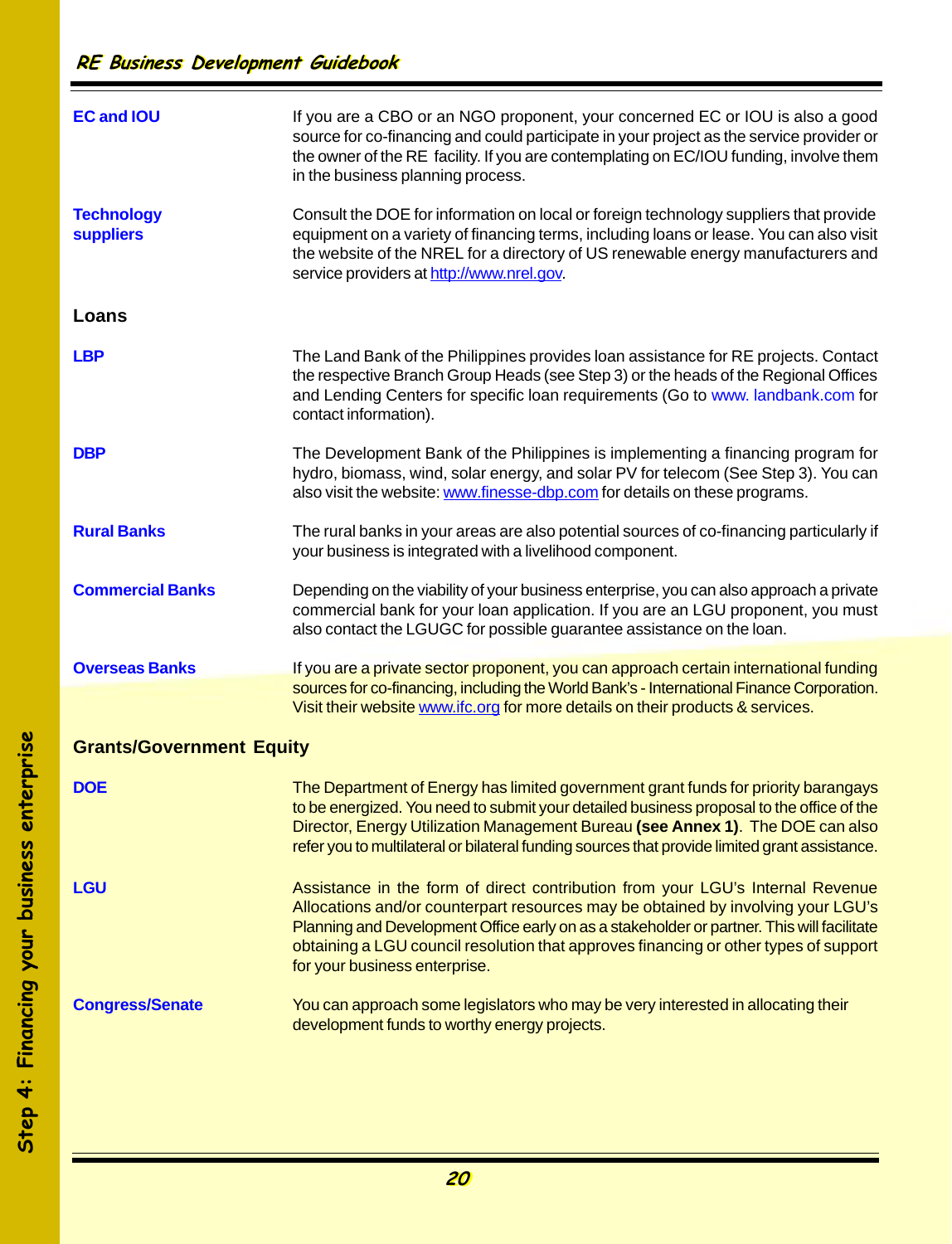# **Step 5: Implementing your business plan**

 $\triangledown$  After obtaining the financing, you are now ready to implement your business plan. At this point, you need to pay particular attention to two important aspects of implementation:

- Installation/construction of your RE facility
- Community and livelihood development

# Financing obtained from Step 4 To Step 5



### **5.1 What do you need to remember about contracting the installation and the construction works for your RE facility?**

While your business plan provides details on how to run the enterprise, take extra care with the solicitation, bidding, and selection of your contractors for the installation/ construction work. You need to comply with the guidelines set by your financing source. Your procedure for contracting will depend on the type of financing that you are able to tap for your business enterprise. Following are examples:

| <b>Financing Source</b>                                       | <b>Contracting Guidelines</b>                                                                                                                                                                                                                                                               |
|---------------------------------------------------------------|---------------------------------------------------------------------------------------------------------------------------------------------------------------------------------------------------------------------------------------------------------------------------------------------|
| Bank Loan                                                     | The lending bank will generally impose compliance to its procurement quidelines as in the case of DBP and<br>LBP (see Step 4 for bank contact information).                                                                                                                                 |
| <b>Private Sector</b><br>Financing                            | You can undertake a bidding procedure, whereby private sector proponents will bid for the opportunity to<br>"finance, construct and operate" your RRES facility under a "Build-Operate-Transfer" or related scheme.<br>(Contact the CCPSP in Step 4 for more information on these schemes). |
| Grant Financing by<br>Multilateral or Bilateral<br>ODA source | Your RE facility will generally come from the donor country, and will be set-up and tested by the<br>contractors/experts/consultants who are engaged by the donor organization. Your responsibility is to learn<br>the intricacies of running the facility before the consultants leave!    |
| Technology Supplier's<br>Financing                            | Your main involvement will be in monitoring the progress of installation/construction, as the supplier will<br>generally use its own manpower.                                                                                                                                              |

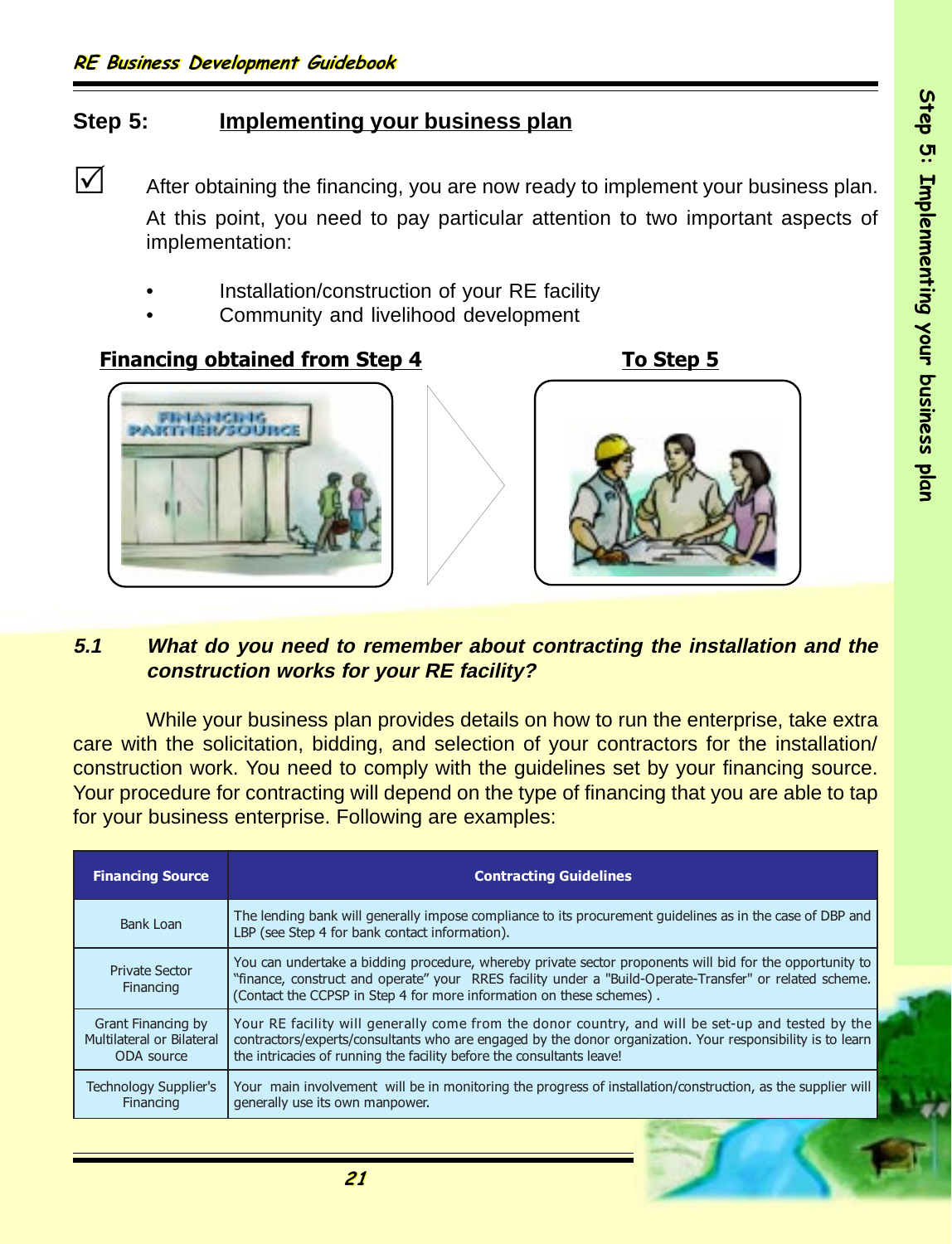### **Reminders:**

**Maintain Transparency.** You should always ensure transparency in your actions and transactions. Make all procedures clear, objective, and known since you are directly accountable to your partners. This also encourages your partners to be active in monitoring the progress of your implementation.

**Set and Enforce Standards.** Define and adopt standards for your actions and decisions. Be firm on your minimum acceptable qualifications in the conduct of your bidding. To ensure that construction of your facility is technically sound and meets accepted standards, hire only qualified, professional, independent certification technicians or design checkers.





# **5.2 What do you need to remember about community and livelihood development?**

Your community development activities were already started when you conducted your "Partner Consultation and Analysis" in Step 2. What you need to do now is to follow through on the initial rapport established with the community and sustain their interest and participation. From your business plan, the following activities must be started as soon as possible:

- **•** Forming a community association (e.g multi-purpose cooperative, barangay power association) that you can partner with in basic implementation activities like payment collections, consumer feedback and monitoring, technology education and livelihood development.
- **•** Initiating capacity and skills building for the community on livelihood activities that you have earlier identified (in Steps 1 & 2 ) as suitable given the area's raw material resources.
- **•** Providing financial and/or market linkaging assistance to the community for its income-generating activities.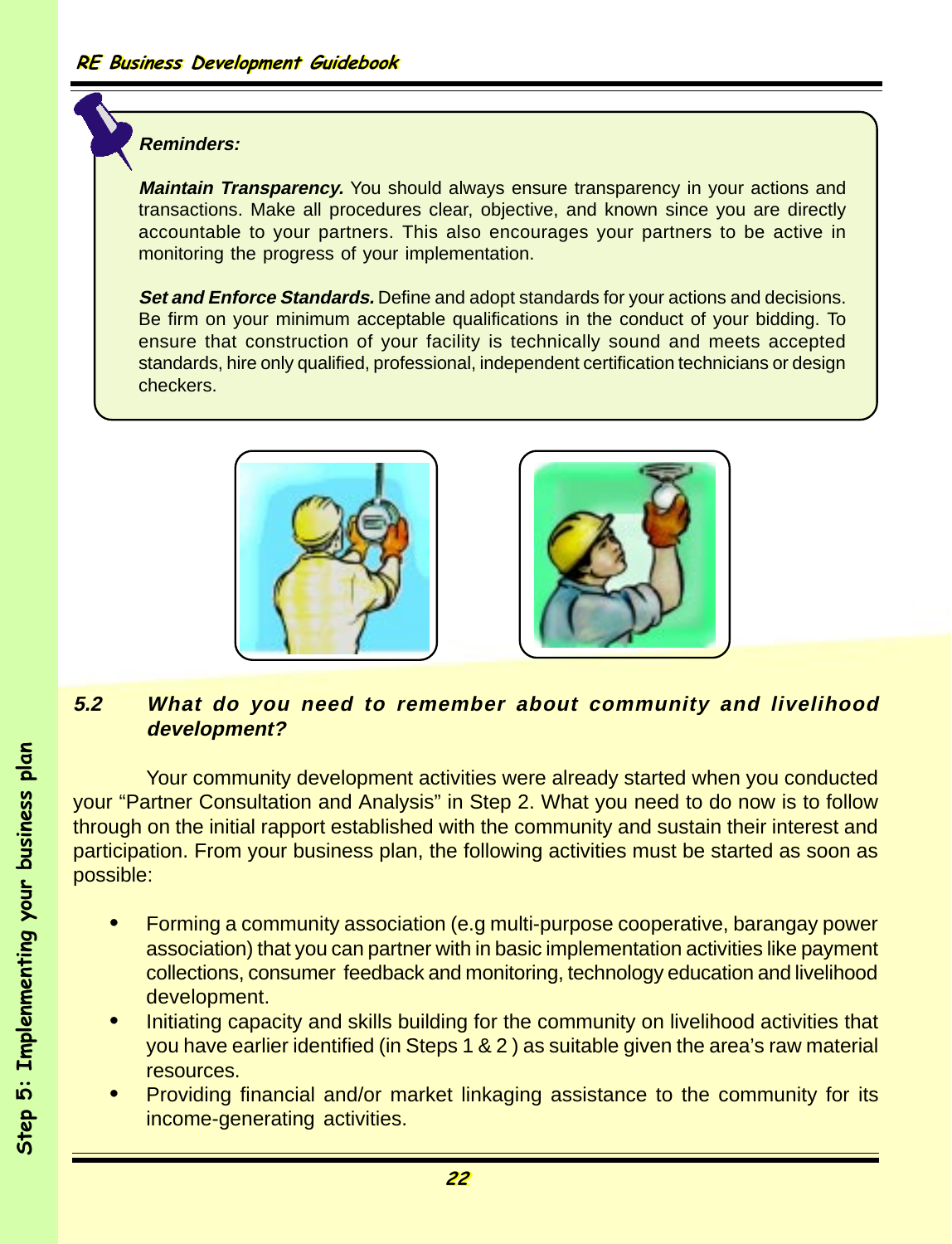# **Step 6: Monitoring and evaluating the progress of your business enterprise**

After establishing your RE facility, you are now ready to operate your business enterprise. In doing so, you need to undertake a systematic monitoring of the progress of your operations, including the community development activities.

# **6.1 Why do you need to monitor your business operations?**

### There are several reasons why:

|   | You must do a reality check! You need to determine if you are still<br>on track with your business goals.                                                                        |  |
|---|----------------------------------------------------------------------------------------------------------------------------------------------------------------------------------|--|
| → | You must be flexible and responsive! You may need to adjust plans<br>and programs, as needed, including decisions on your marketing,<br>pricing, and payment collection schemes. |  |
|   | You must be efficient and effective! You need to show to your<br>partners that you are using your business resources properly and<br>responding well to consumer needs.          |  |
| - | You must build credibility! You need to evaluate your critical<br>success and failure factors so that others can learn from them.                                                |  |
|   |                                                                                                                                                                                  |  |



# **6.2 What aspects of your operations do you need to monitor?**

Your monitoring or tracking system must include such indicators as:

| <b>Indicators</b>                    | <b>Description</b>                                                                                          |
|--------------------------------------|-------------------------------------------------------------------------------------------------------------|
| Activity schedules and<br>milestones | Important dates and items to be completed; deadlines to be<br>met.                                          |
| Costs and expenditures               | Estimates of how much you need to operate efficiently and<br>reports of your actual expenses.               |
| Production and sales                 | Projections and actual figures of amount of energy services<br>provided by your business and your revenues. |
| Market behavior                      | Market growth and change in demand patterns; consumer<br>feedback.                                          |
| <b>Technical efficiency</b>          | Operating efficiency of your RE facility in<br>terms of reliability and stability.                          |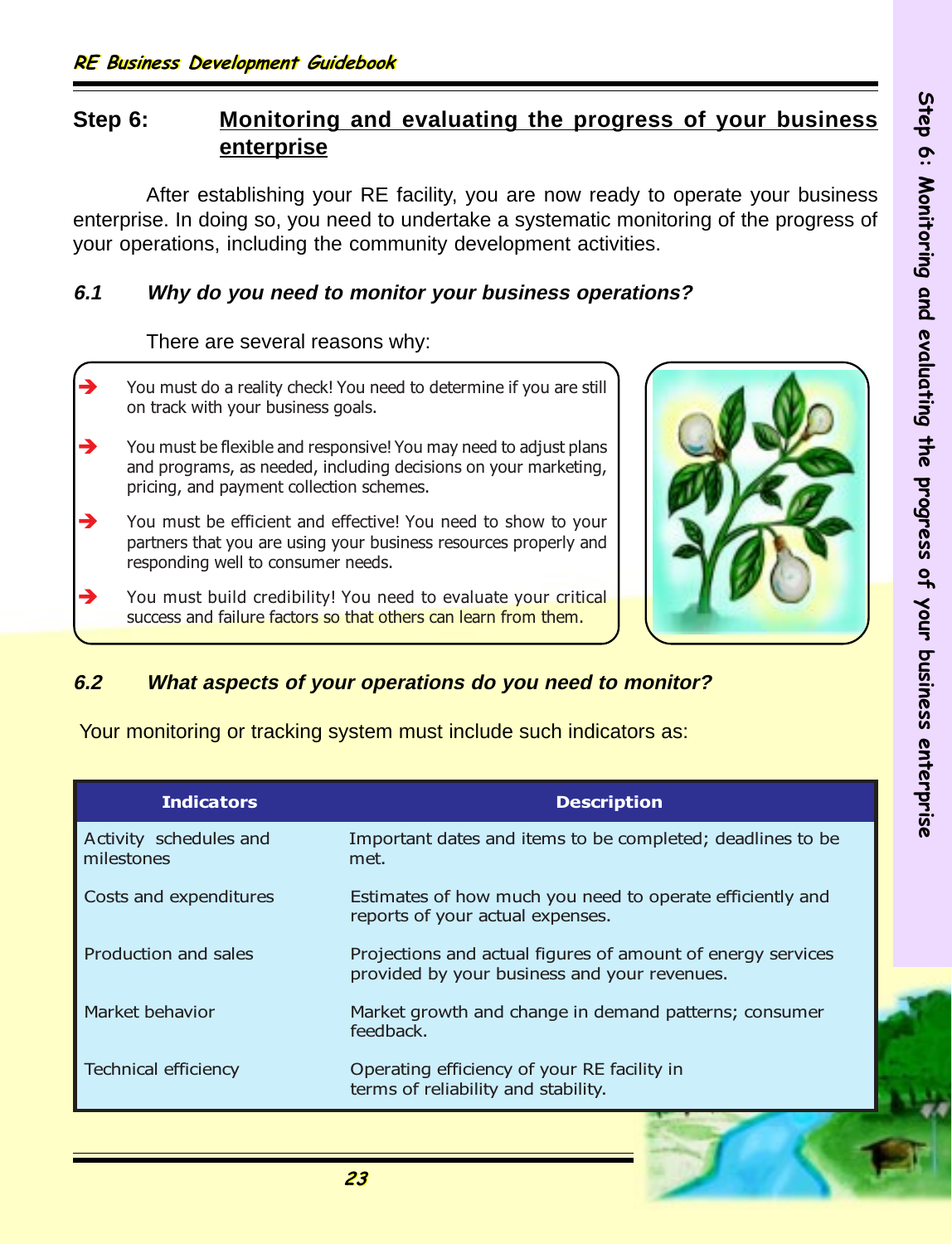### **PHILIPPINE RURAL ELECTRIFICATION PROGRAM AND CONTACT PERSONS**

**Background:** The Philippine Rural Electrification Program is a multi-sectoral initiative of the Department of Energy (DOE) to bring rural electrification to the country's remaining un-energized barangays. To date, there are still over 8, 000 villages around the country that are un-energized. Of these unelectrified barangays, only about 45% can be potentially hooked up to the grid system by extending grid linkages. But the rest of the barangays, which are in remote areas far removed from the grid system, will have to be installed with standalone electricity facilities. On average, it will cost about P1.3 - P2 million to energize one barangay. To realize a 100% barangay electrification level by year 2004, a total investment of over P10 billion will be needed.

**Goals:** Barangay electrification has been a government thrust for the past 30 years. Unfortunately electrification programs have made slow progress, understandably due to geographical as well as funding constraints. Through this program, government is devoting its energy into this policy thrust. The goals of the program are to:

- § Encourage greater private sector participation in rural electrification activities.
- In addition to the barangays under government's regular program, energize 3,000 more barangays with the help of the private sector.
- § Promote the wider use of new and renewable energy sources (NREs) especially in off-grid areas.

### **Components:**

### **Independent Power Producer / Host Community Program**

There are about 1,700 barangays which could be energized by virtue of their being part of the provinces hosting power projects. Independent power producers (IPPs) are being called upon to directly participate in electrifying barangays in the provinces, which host their power facilities. The IPP may donate or advance the electrification fund and undertake the construction of the electricity distribution lines. Advances made by the IPP shall be reimbursed from the DOE Electrification Fund pursuant to Energy Regulation 1-94. Under this rule, all IPPs are required to pay one (1) centavo per KwH generation for community benefits inclusive of missionary electrification.

### **Adopt-A-Barangay Program**

The DOE is appealing to the sense of citizenship of institutions and/or individuals (e.g. multinationals, embassies, civic and business organizations, NGOs and foundations, especially those with similar concerns), who, in some way, have been connected with the energy sector and those who have the capability to do so. For the business community, helping out in this cause may eventually translate to more business opportunities. As energization is expected to spur development, these communities can become potential markets for products and services which prospective partners are known for.

For more info, please check out the DOE webpage at http://www.doe.gov.ph and/or contact the following persons at DOE, NEA, and NPC.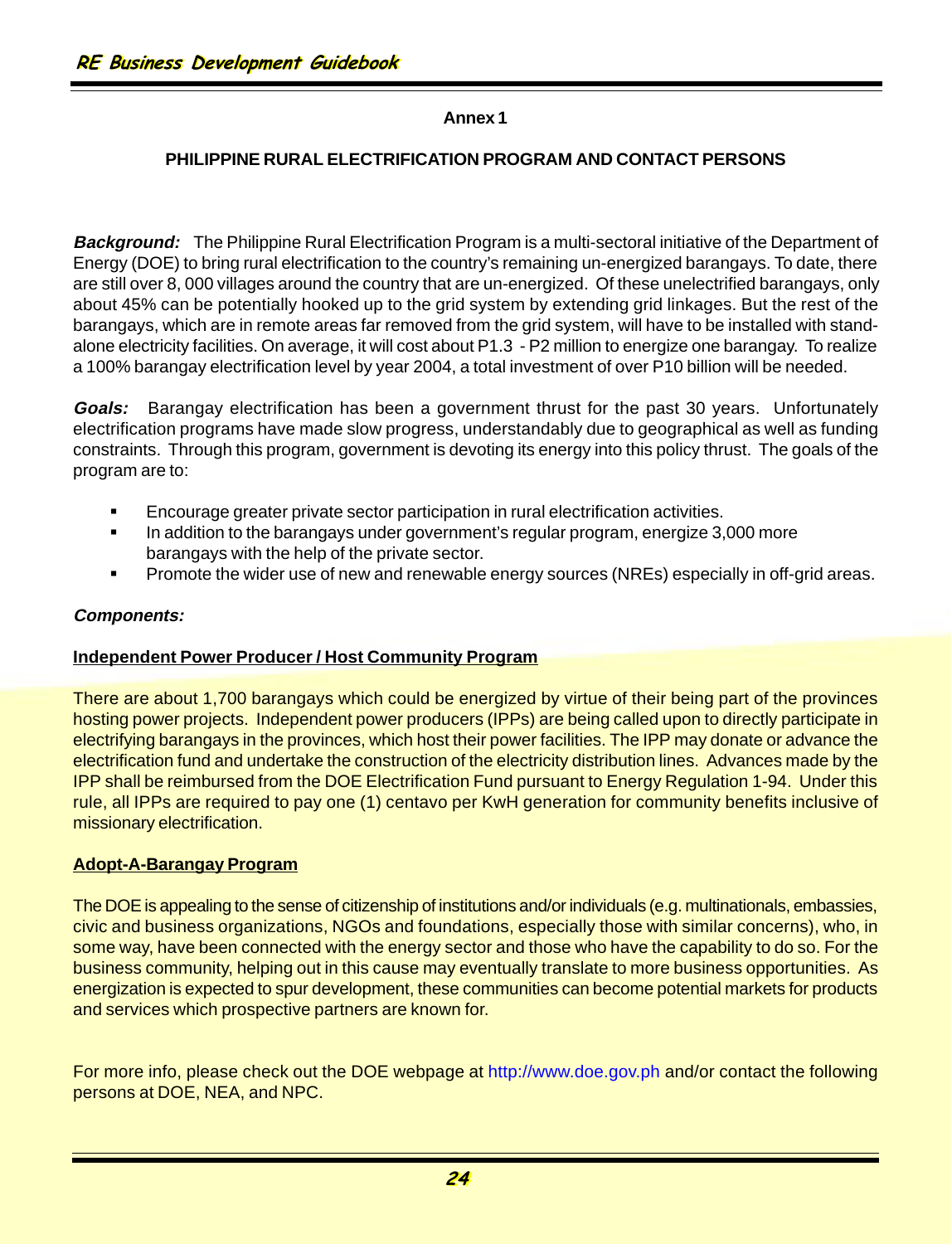### **I. Department of Energy (DOE) Energy Center, Merritt Road, Fort Bonifacio Taguig, Metro Manila**

### **Mr. Francisco Benito**

Officer-In-Charge Director, Energy Utilization and Management Bureau

- É: (02) 840-1401 Local 342/290/291
- $\Box$  (02) 840-2289
- ü: fbenito@doe.gov.ph

### **Mr. Reuben Quejas**

Division Chief, Non-Conventional Energy Division

- É: (02) 840-1401 Local 335/ 290/ 291
- $\Box$ : (02) 840-1817
- ü: rquejas@doe.gov.ph

### **II. National Electrification Administration (NEA) NIA Road, Diliman, Quezon City**

### **Ms. Edith Bueno**

Deputy Administrator

- É: (02) 929-1909 Local 134/ 435-1631
- $\Box$  (02) 926-1337

### **Ms. Alice Mercado**

Department Manager, Cooperative Operations Department

- É: (02) 929-1909 Local 135/ 926-1329
- $\Box$  (02) 929-1337

### **Mr. Ed Piamonte**

Manager, Alternative Energy Department

- ■: (02) 929-1909 Local 173
- $\frac{1}{2}$ : (02) 435-1643
- **III. National Power Corporation (NPC) BIR Road corner Quezon Avenue Diliman, Quezon City**

### **Mr. Lorenzo Marcelo**

Department Manager, NPC-SPUG

- $\bullet$ : (02) 921-3230
- $\frac{1}{2}$ : (02) 920-0120s

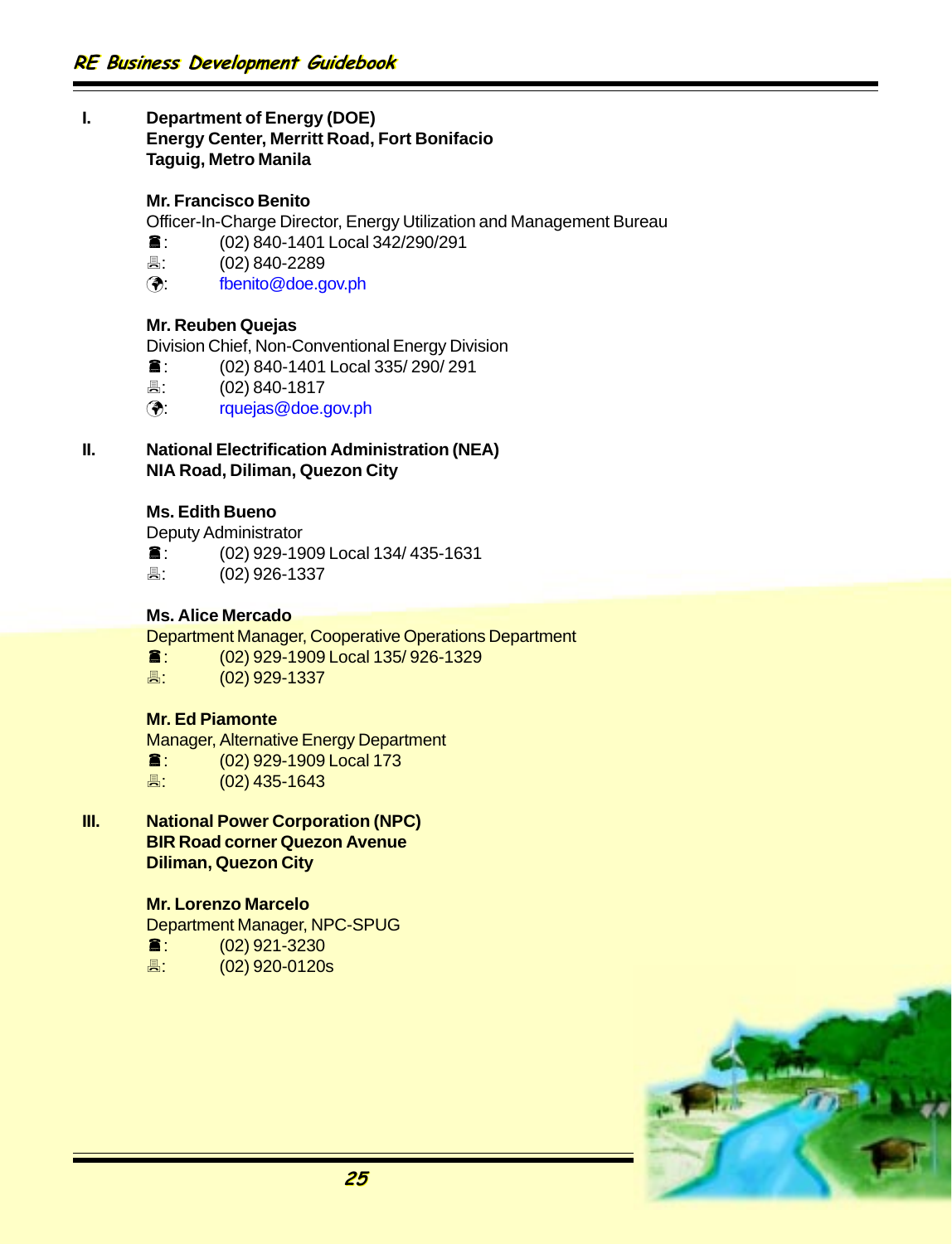# **STEP 1: ASSESSING YOUR TARGET SITE AND ITS NEEDS: SUMMARY DESCRIPTION OF ASSESSMENT ACTIVITIES**

### **I. NEEDS AND MARKET ASSESSMENT** answers the following questions:

- $\Rightarrow$  What are the potential end uses/range of applications for electricity in the target site e.g. lighting, heating, drying, refrigeration, water pumping, livelihood?
- $\Rightarrow$  How many potential consumers are there by type of use e.g. household, commercial, public, etc.?
- $\Rightarrow$  What is the projected energy consumption/load by type of consumer?
- $\Rightarrow$  What is the expected duration and schedule for using electricity?
- $\Rightarrow$  What are the existing energy/fuel sources (e.g. kerosene, dry cell, candle, coal, generator set, etc.) and their levels of use?
- $\Rightarrow$  Where are the consumers geo-physically located and concentrated?
- $\Rightarrow$  How much are consumers able to pay for future energy services?
- $\Rightarrow$  What are the current sources of income of consumers?
- $\Rightarrow$  How much are consumers currently spending per month on existing energy/fuel sources?

### 1 **OUTPUTS: Energy end-use and willingness to pay (WTP) analyses Energy consumption/load identification analyses**

### **II. RESOURCE ASSESSMENT** answers the following questions:

- $\Rightarrow$  What are the potential resources for producing electricity in the target site solar, hydro, wind, biomass?
- $\Rightarrow$  Where are these resources located relative to the potential consumers?
- $\Rightarrow$  What are the levels of availability of these resources?
- What are the distinctive geophysical landmarks (mountains, hills, cliffs, ravines) and environmental conditions (typhoons, flooding, erosion) that may constrain or facilitate construction/establishment of your energy service facility?
- $\Rightarrow$  Where are possible sites for locating the future energy facilities?

### 1 **OUTPUTS: Resource and Village Maps Resource Availability Analysis**

- **III. TECHNOLOGY ASSESSMENT** answers the following questions:
- $\Rightarrow$  What are the technology options for electrifying the target site based on the available local renewable energy resources?
- $\Rightarrow$  What are the corresponding benefits and costs of each option?
- $\Rightarrow$  What is the least cost technical option in terms of the following:
	- Technology solar, wind, ocean, hydro, biomass, hybrid
	- Design individual or centralized
	- Capacity/Scale no. of kW/mW
	- Grid reference off-grid, on-grid or mini-grid
- $\Rightarrow$  Who/where are the potential technology suppliers?
- $\Rightarrow$  What are their terms for supplying the technology?
- $\Rightarrow$  Is there a local capability for technology servicing?

### 1 **OUTPUTS: Cost-Benefit Analysis of Technology Options**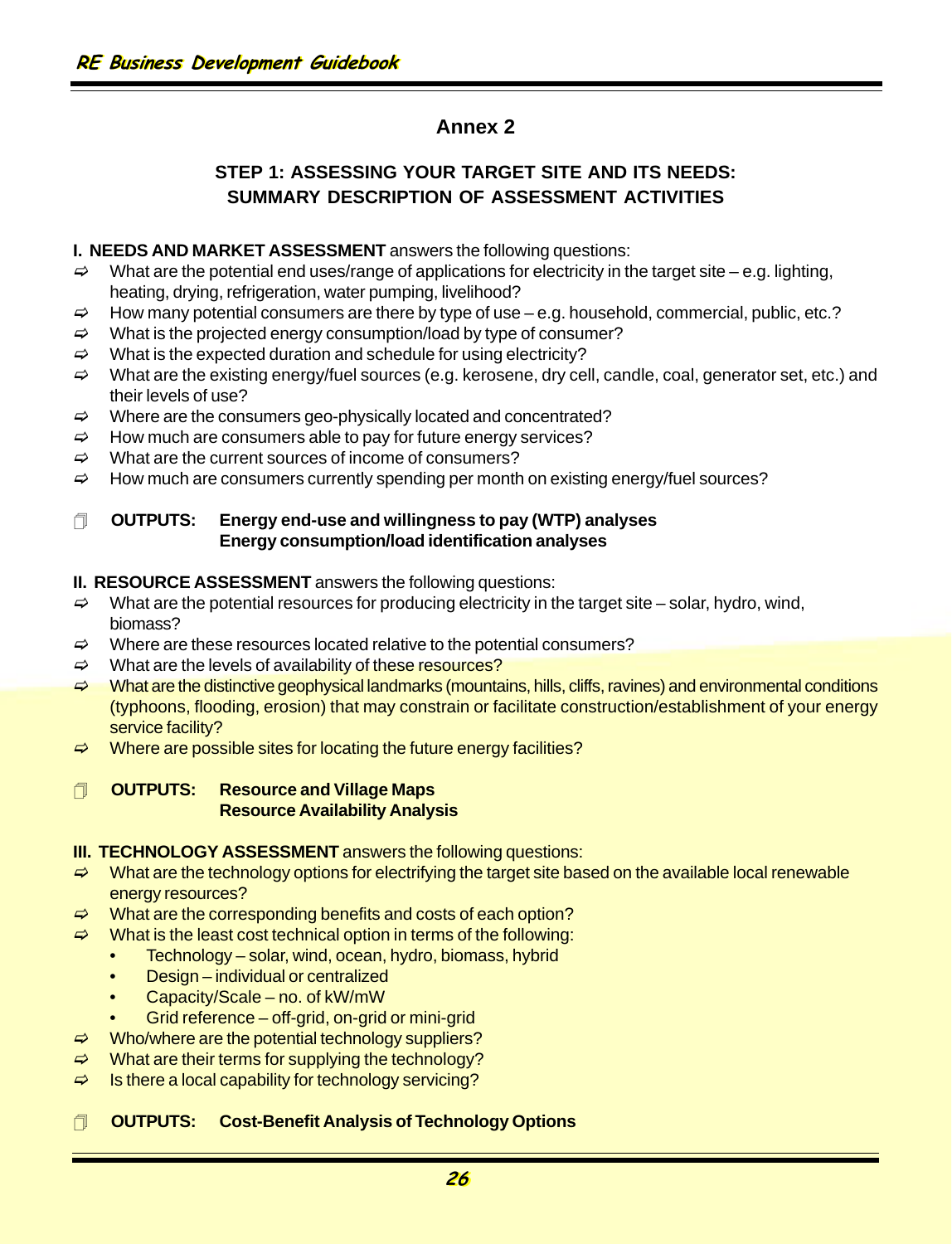### **DOE – AFFILIATED NON-CONVENTIONAL ENERGY CENTERS (ANECS)**

**Engr. Edgar Molintas** College of Engineering and Applied Technology Benguet State University, La Trinidad, **Benguet** Tel (074) 422-2401 to 02 / 309-1453 Fax (074) 422-2281

**Engr. Rodolfo S. Yadao** College of Engineering, Central Mindanao University University Town, Musuan, **Bukidnon** Tel (088) 844-2520; (02) 521-6036 (CMU Manila Office) / (0917) 713-4289

**Engr. Alejandro S. Villamor** College of Agriculture, Xavier University **Cagayan de Oro City** Tel (08822) 724-096 / (088) 858-8962 Fax (08822) 722-994 / (08822) 722994

**Dr. Yolanda L. Castroverde** Camarines Sur State Agricultural College Pili, **Camarines Sur** Telefax (054) 361-1411

**Engr. Jaime Dilidili** College of Engineering, Cavite State University Indang, **Cavite** Tel (046) 415-0021 / 415-0010 Fax (046) 415-0012

**Mr. Rene E. Alburo** Area Research and Training Center, University of San Carlos P. del Rosario St., **Cebu City** Tel (032) 253-1000 loc. 207 Fax (032) 253-7183 / 7989 / 348-7941 (PVP)

**Engr. Fulton U. Yap** University of Southeastern Philippines **Davao City** Telefax (082) 221-1836

**Dr. Nichol R. Elman** University Extension Program, Silliman University **Dumaguete City** Tel (035) 225-2900/ 422-6002 loc. 236 Fax (035) 225-2900 / 225-4768 / 422-7207

**Engr. Rudy Bareng** College of Agriculture and Forestry Mariano Marcos State University Batac, **Ilocos Norte** Tel (0918) 217-5431 / 5432 / (077)-792-3197 Fax (077) 792-3191 / 3879 / 3192

**Engr. Jeriel G.Militar** College of Engineering, Central Philippine University Jaro,**Iloilo City** Telefax (033) 320-3004

**Engr. Ramon Velasco** College of Engineering, Isabela State University Echague, **Isabela** Tel (076) 672-2474

**Dr. Amado P. Imper** Kalinga-Apayao State College Tabuk, **Kalinga** Tel (078) 579-4204 (c/o Mrs. Mary Imper)

**Engr. Mangompia U. Angod** College of Agriculture, Mindanao State University Marawi City, **Lanao del Sur** Telefax (063) 520-904

**Dr. Arturo M. Figueroa** College of Engineering Don Mariano Marcos Memorial State University Bacnotan, **La Union** Tel (072) 242-5641 loc. 256 Telefax (072) 242-5642

**Engr. Roque C. de Pedro, Jr.** Visayas State College of Agriculture Baybay, **Leyte** Tel (053) 325-5448 / (0918) 501-2441 Telefax (053) 335-0601

**Engr. Lidany F. Cornillez** University of Eastern Philippines Catarman, **Northern Samar** Tel (055) 354-1347 / 1349 Telefax (055) 354-1447

**Dr. Armando Espino** College of Engineering Central Luzon State University Munoz, **Nueva Ecija** Telefax (044) 456-0688

**Engr. Bernardo J. Ocampo** College of Engineering State Polytechnic College of Palawan Aborlan, **Palawan** Tel (048) 433-4480

**Dr. Nelson T. Binag** Sultan Kudarat Polytehnical State College Barrio 2, Tacurong, **Sultan Kudarat** Tel (064) 200-4253 / 4281

**Mr. Felizardo S. Rebollos** Western Mindanao State **University Zamboanga City** Tel (062) 991-5897 Fax (062) 991-3085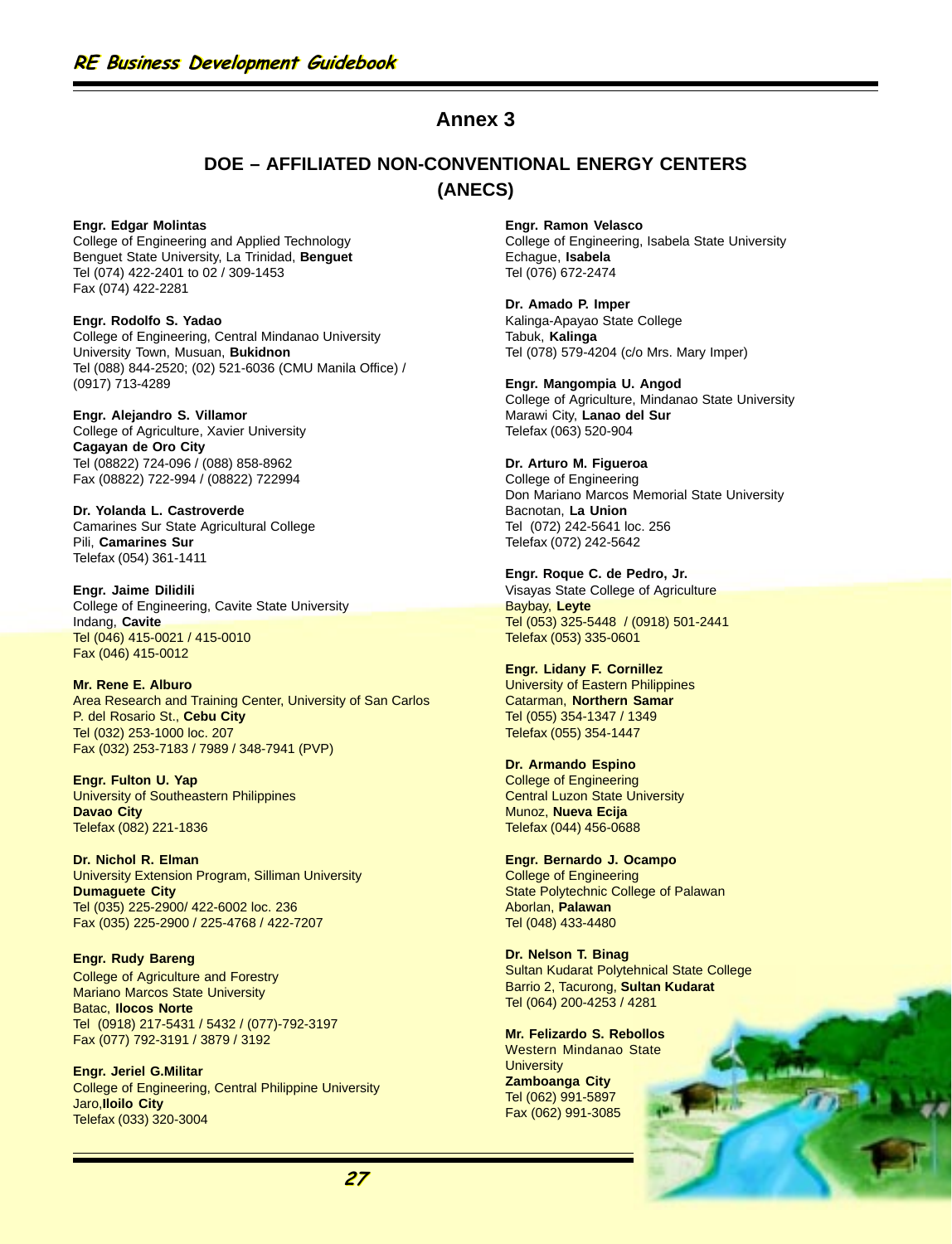### **NEA REGIONAL OFFICES**

#### **REGION I**

ITC, Agoo, La Union Telefax thru PT&T (072) 710-0249 SO Genaro O. Cada RIM Rodolfo D. Villegas RFM Rogelio B. Bernal RTM Domingo G. Ortega

#### **REGION II**

Isabela Hotel, Minante I, Cauayan, Isabela Telefax (078) 652-2296 RD Agustin L. Maddatu RIM Restituto F. Abellera RFM Efren G. Gungon RTM Nicasio L. Baloyu

#### **REGION III**

4/F Freluz Building, Gapan-Olongapo Rd., San Fernando, Pampanga Telefax (045) 961-2226 RD Alberto A. Guiang RIM Gloria M. Pangilinan RIM Eduardo G. Mangubat RFM Romulo A. Ridad RTM Victorino A. Villaverde RTM Reynaldo S. Cuevas Jr.

#### **REGION IV**

Rm. 3. 2/F, Ragasa Commercial Complex, 730 National Highway, Parian, Calamba, Laguna Telefax (049) 545-7381 Acting RD Mario M. Tanyag RIM Rodelio L. Hernandez RFM Rpmeo V. Acuesta RTM Benjamin B. Tirona RTM Enrique J. Diamante

#### **REGION V**

2/F Karlenian's Bldg., Panganiban Street, Naga City Tel (054) 737-105 / Telefax (054) 811-2611 RD Merlin T. Rosales RIM Vicente C. Frondozo RFM Orlando M. Andres RTM George A. Din

#### **REGION VI**

Sarabia Manor Bldg., Gen. Luna Street, Iloilo City Telefax (033) 335-0019 RD Victor C. Noriega RIM Cesar R. Valdez RFM Isidro E. Edquila RTM Romulo U. Garduque

#### SO - Senior Officer

RD - Regional Director RIM - Regional Institutional Manager RFM - Regional Financial Manager RTM - Regional Technical Manager

#### **REGION VII**

MJ Cuenco Avenue cor. Legaspi Street, Cebu City Tel (032) 253-3116 / 254-5231 Fax thru CEVECA (032) 254-7684 RD Eufemio C. Genovia RIM Evangelito S. Estaca RIM Merlita R. Gaudiel RFM Eduardo O. Bueno RTM Elias C. Casiño RTM Honorio M. Samia

#### **REGION VIII**

Kertz Apartment, Marasbaras, Tacloban City Tel (053) 323-5262 / Telefax (053) 323-5261 RD Bienvenido R. Leal RIM Policarpio P. Lara RFM Eddie A. Adiao RTM Bienvenido S. Bonifacio

#### **REGION IX**

596-A Canelar Moret, Zamboanga City Telefax (062) 991-7460 Acting RD Engr. Patricio S. Dela Peña Acting RIM Lalaine T. Sebastian RFM Felicisimo L. Tan RTM Sergio A. Bautista

#### **REGION X**

306 Ramoncita Velez St., Apovel Subd., Bulua, Cagayan de Oro City Tel (08822) 735-701 / Telefax (082) 858-9660 RD Benedicto B. Peralta RIM Gregorio G. Arquero RFM Sherwin C. Mañada RTM Domingo S. Santiago Jr.

#### **REGION XI**

**GREEN HEIGHTS BUSINESS AND CONVENTION CENTER, DIVERSION ROAD, DAVAO CITY** Tel (082) 241-1861 to 62 / Telefax (082) 241-18634 RD Engr. Reynaldo V. Sevilla RIM Diosdado A. Corsiga RFM Modesto M. Madrona Jr. RTM Jaime C. Ner Jr.

#### **REGION XII**

17 Ilang-Ilang Street, Cotabato City Telefax (064) 421-4991 RD Lauro L. Baltazar RIM Felix V. Fabunan RFM Edgar C. Tipon RTM Felicisimo U. Pula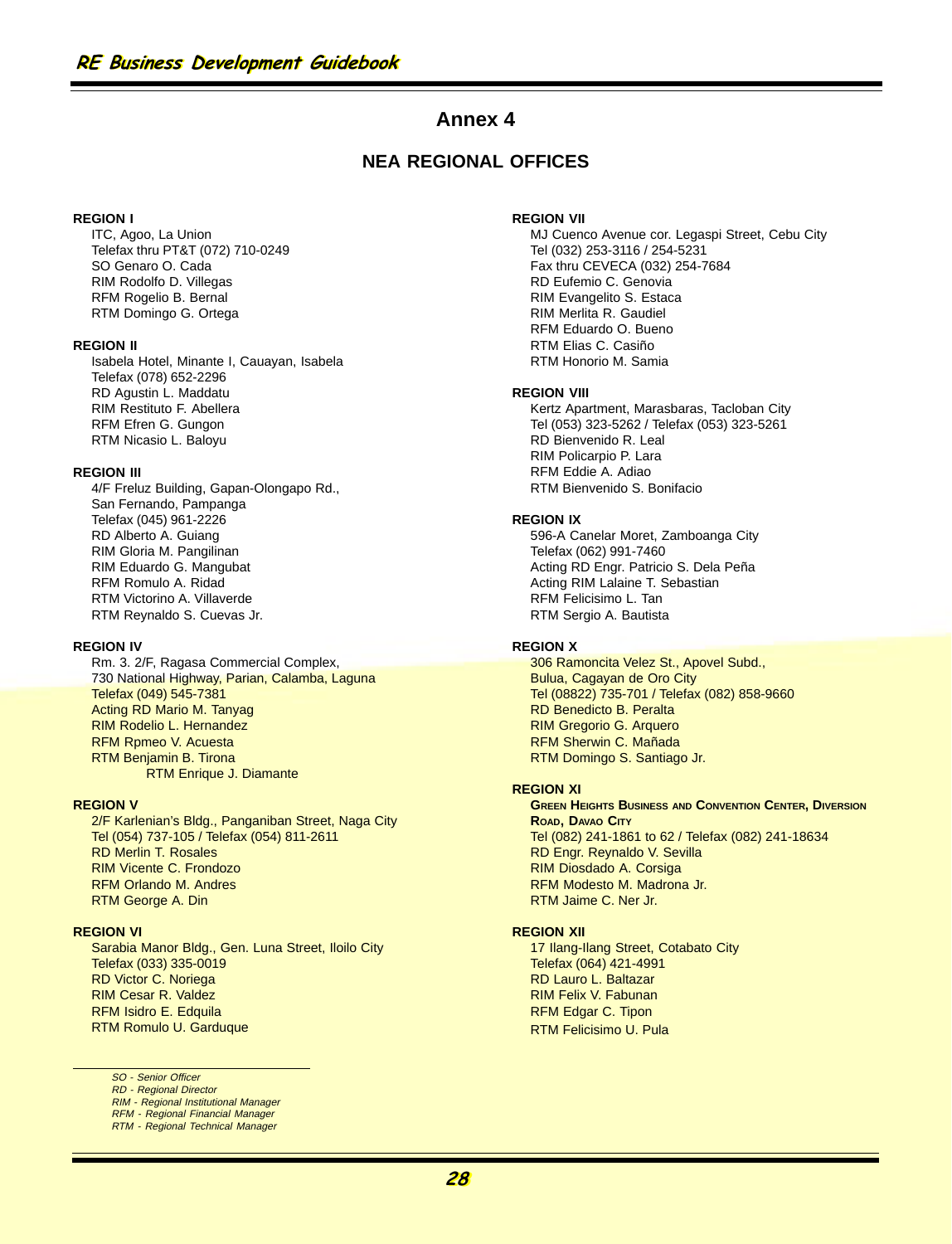### **PARTNER INSTITUTIONS IN RE BUSINESS DEVELOPMENT\***

#### **Alternative Energy Development Philippines, Inc. (AED-Phil)**

LAURIE B. NAVARRO, President 2302 Medical Plaza Ortigas Condo 25 San Miguel Avenue Ortigas Center, Pasig City Tel No. (02) 910-3008; 638-5529 E-mail: lnavarro@aed-p.com.ph

- § Site Assessment
- Technology Evaluation
- Community Preparation & Capacity Build-up
- § Business Planning
- § Financial Linkaging

#### **Center for Renewable Resources and Energy Efficiency (CRREE)**

ANTONIO DE CASTRO, Director 47 San Antonio St. Room B Quezon City Tel No. (02) 434-3660 to 61 / 412-8968 / 0917-388-5251 Fax No. (02) 373-0987 E-mail: decastro@pacific.net.ph

#### Site Assessment

- **Technology Evaluation**
- Community Preparation & Capacity Build-up
- § Business Planning
- § Financial Linkaging

#### **Countryside Technology Consortium, Inc.**

CONSTANTINO T. SUDAYPAN, President and Chairman College of Engineering Benguet State University La Trinidad, Benguet Tel No. (074) 309-1314/ 0919-366-99-36 Site Assessment

- **Technology Evaluation**
- Design, Construction, and Commissioning
- § Community Organizing & Capacity Build-Up
- § Business Planning
- § Financial Linkaging
- **Technology Education**

#### **De La Salle University**

Center for Engineering, Research, Training and Consultancy SUSAN GALLARDO, Acting Director De la Salle University 2401 Taft Avenue, Manila 1004 tel No. (02) 524-4611 Fax No. (02) 521-0563 E-mail: coesmg@mail.dlsu.edu.ph Technology evaluation & design

- Technology provider hydro system
- Technology education

#### **Limited listing only.**

#### **Don Bosco Technical College**

PERFECTO O. BERNAD, Dean College of Engineering 736 Gen. Kalentong St. Mandaluyong City, Metro Manila Tel No. (02) 531-3081 Fax No. (02) 531-6644

- Technology evaluation & design
- § Technology provider hydro
- Technology education

#### **Energy Development and Utilization Foundation, Inc. (EDUFI)**

BENJAMIN S. AUSTRIA, Executive Director G/F Phinma Building 166 Salcedo St., Legaspi Village Makati City Tel. No. (02) 840-0317 Fax. No (02) 812-3990 E-mail: edufi@evoserve.com

- Site Assessment
- Technology Evaluation
- § Business Planning
- § Financial Linkaging

#### **LGU Guarantee Corporation (LGUGC)**

JESUS G. TIRONA, President/CEO Tel. No. (02) 845-3385 VICENTE A. LAZA, Sr. VP for Business Development Tel. No. (02) 751-8764 to 67 LYDIA N. ORIAI, Sr. VP for Operations Tel. No. (02) 845-3386 28th Floor, Antel 2000 Corporate Center 121 Valero cor. Herera Sts. Salcedo Village, Makati City

- § Credit Enhancement
- § Risk Evaluation
- § Financial Advisory

#### **MADECOR Environmental Management Systems, Inc. (MADECOR)**

DR. CARLITO BARRIL President MADECOR Building 10001 Mt. Halcon St., Umali Subd. Los Banos, Laguna Tel No. (049) 536-0649 / 0054 / 0055 / 0917-500-5209 Fax No. (049) 536-0649 E-mail: memsi@laguna.net / memsi@baylink.mozcom.com

- Site Assessment
- **Technology Evaluation**
- § Business Planning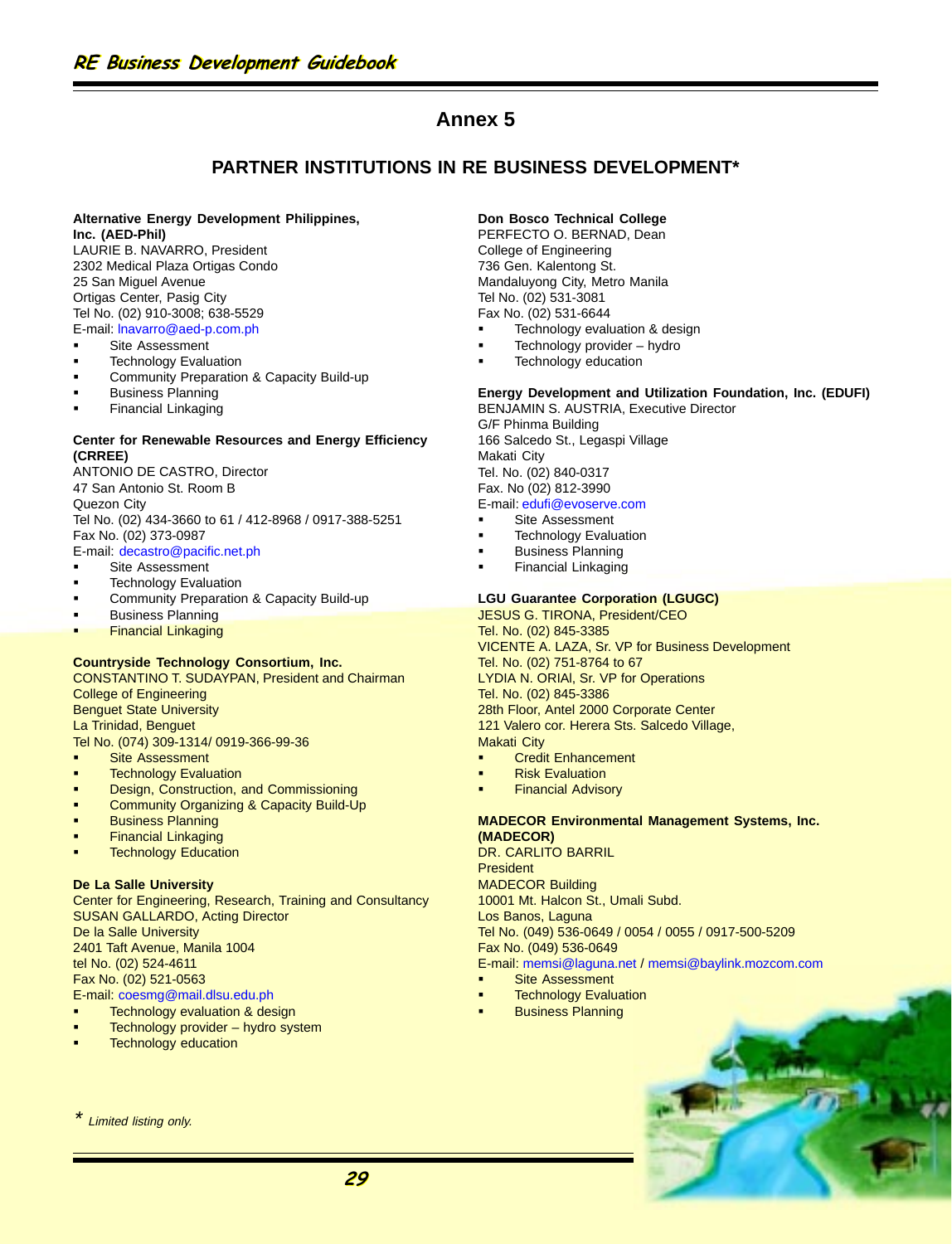#### **Philippine Association of Small Hydropower Development, Inc. (PAS-Hydro)**

MANNY M. VERGEL III, President Tel No.(02) 362-0950 / 412-9695

- § Site Assessment
- Technology Evaluation and Design
- Technology Provider Hydro Systems

### **Philippine Rural Reconstruction Movement (PRRM)**

WIGBERTO TANADA, President

Rolando Orozco, Natural Resources Management Specialist No. 56 Mother Ignacia Avenue cor Dr. Lascano St., Quezon City Te. No. (02) 372-4988 / 372-4084

- Fax No. (02) 372-4995
- § Site Assessment
- § Community Preparation & Capacity Build-up
- § Business Planning

#### **Preferred Energy Investments (PEI)**

GRACE S. YENEZA, Managing Director 10/F Strata 100 Building Emerald Avenue, Ortigas Center Pasig City Tel No. (02) 631-3078 / 631-2826 Fax No. (02) 632-7097 E-mail: pei@info.com.ph

- § Business Planning
- § Financial Linkaging
- **Technology Evaluation**
- § Project Development & Investment

#### **Resource Group, Inc.**

VIC O. ROARING, Executive Director/Managing Director 11 Liamzon St., Marcos Highway Midtown 1, Marikina City Fax No. (02) 645-8167 / 646-7319 E-mail: resource@compass.com.ph

- Site Assessment
- **Technology Evaluation**
- § Business Planning

#### **RESCO**

#### **Shell Renewables Philippines**

FELIX M. CORDERO

19/F Asian Star Condominiun ASEAN Drive, Filinvest Corporate City, Alabang, Muntinlupa Tel. No. (02) 876-4000

Email: felix.cordero@shell.com.ph

- Financing partner
- § Systems integrator

#### **RESCO**

#### **Smith Bell Renewable Energy Services Corporation**

FAUSTO PREYSLER, President and Chairman of the Board RUTH YU-OWEN, Chief Operating Officer Smith Bell Building, 2294 Pasong Tamo Extension 1231 Makati City Tel No. (02) 816-7851 to 58 Fax No. (02) 815-0199/813-6949 Email: ruthowen@smithbell.com.ph

**Financing partner** 

#### **Sibol ng Agham at Teknolohiya (SIBAT)**

VICTORIA M. LOPEZ, Executive Director No. 28 Road 5, GSIS Hills Novaliches, Quezon City

Fax No. (02) 983-1947 / 983-1953 E-mail: vlopez@pacific.net.ph

- Site Assessment
- 
- **Technology Evaluation**
- § Community Preparation & Capacity Build-up § Business Planning
- § Financial Linkaging

#### **Technology Development Extension Group, Inc.**

ANGELITO V. ANGELES, Managing Director Tumana, Palestina, San Jose City, Nueva Ecija Tel/Fax No. (02) 931-5932 / (0917) 814-6558 E-mail: kabisig1@mozcom.com

- Site Assessment
- § Technology Evaluation & Education
- System Design, Construction, and Commissioning
- § Social Preparation & Institutional Capacity Build-Up
- § Business Planning
- § Financial Linkaging

#### **Total Solutions Technology, Inc/ World Water Philippines, Inc.**

RONALD O. DIOLA, President & CEO Suite 506 Cebu Holdings Center Cebu Business Park, Cebu City Tel No. (0918) 909-2204 Fax No. (032) 231-5599

#### E-mail: raddyd@pacific.net.ph

- Site Assessment
- **Technology Evaluation**
- § Community Preparation & Capacity Build-up
- § Business Planning
- § Financial Linkaging
- **Technology Provider Solar Solutions**

#### **UP- Solar Laboratory**

ROWALDO R. DEL MUNDO, Head University of the Philippines Department of Electrical and Electronics Engineering Diliman, Quezon City 1101 Tel No.(02) 434-3660 to 61 / 920-5301 loc. 5829 Fax No. (02) 922-4717 E-mail: delmundo@eee.upd.edu.ph

Site Assessment

- 
- **Technology Evaluation** § Business Planning
- 

### **Yamog Renewable Energy Development Group, Inc.**

NAZARIO R. CACAYAN, Projects Director JL2-A Denia Apartment Juan Luna St., 8000 Davao City Tel No. (0919) 704-5171 Telefax No. (082) 227-4031 E-mail: yamog@interasia.com.ph

- Site Assessment
- **Technology Evaluation**
- **Community Preparation & Capacity Build-up**
- § Business Planning
- § Financial Linkaging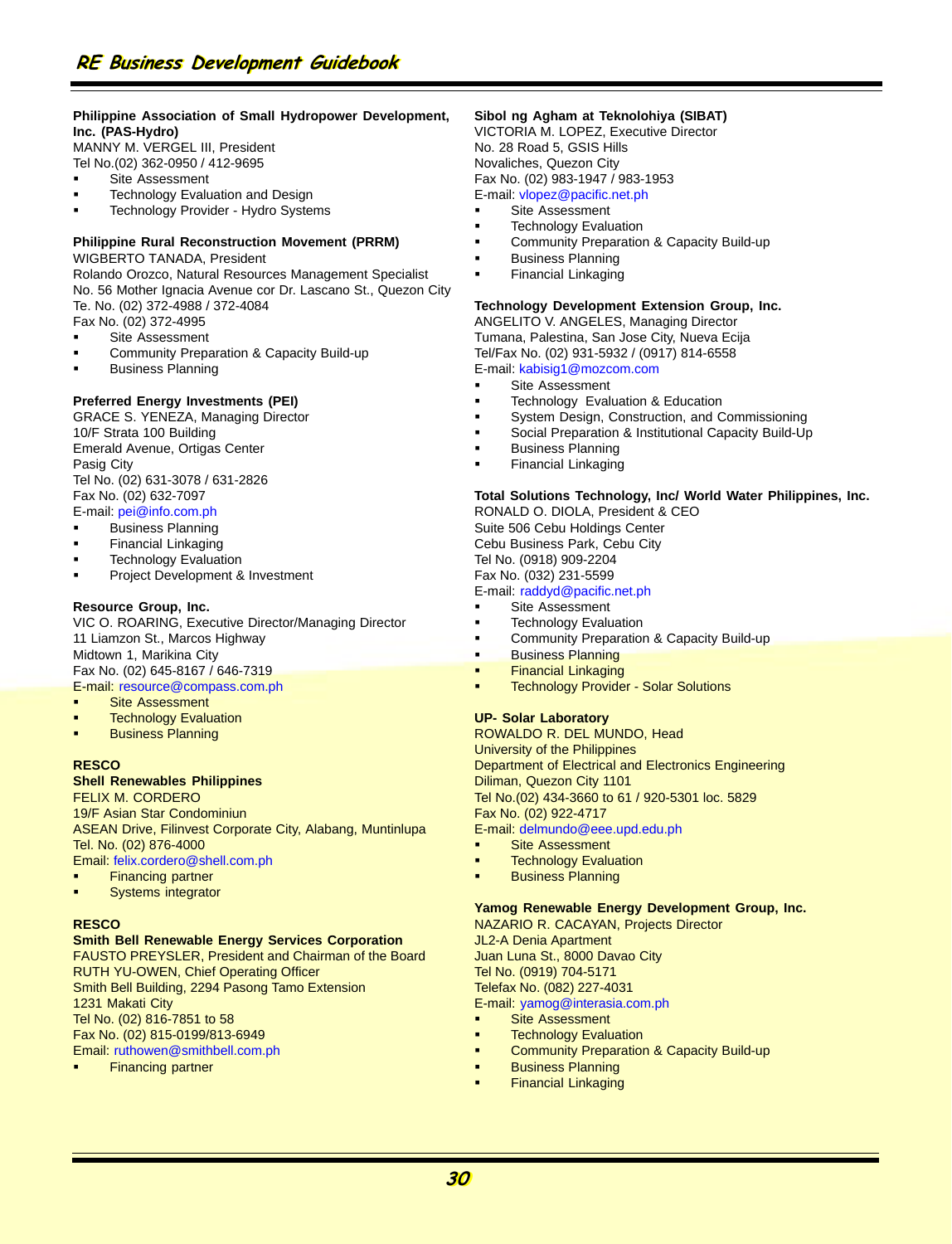### **NEDA REGIONAL OFFICES AND PROJECT DEVELOPMENT ASSISTANCE CENTERS\***

#### **CAR**

Mr. JUAN B. NGALOB Botanical Garden, Leonard Wood, Baguio City Tel (074) 442-9573 / 444-7144 Fax (074) 442-3232 / 442-3233 E-mail micad@mozcom.com

**Region I** Mr. LEONARDO N. QUINTOS 2500 Guerrero Road, San Fernando, La Union Tel (072) 888-5501 / 888-2680 Fax (072) 888-2708 / 888-2680 E-mail nedalu@sflu.com

**Region II** Ms. MILAGROS A. RIMANDO NEDA, Region II Office Tel (078) 844-1336 / 846-7280

Fax (078) 844-1243 E-mail nr02@cagayan.inext.net

**Region III** Mr. REMIGIO A. MERCADO 2<sup>nd</sup> Floor, Hyatt Garden, San Fernando, Pampanga Tel (045) 963-6772 to 73 / 860-2214 Fax (045) 961-3902 E-mail neda3@mozcom.com

**Region IV** Mr. OSCAR D. BALBASTRO NEDA Complex, EDSA, Quezon City Tel (02) 929-1644 / 1828 / 929-9272 Fax (02) 929-6479 Email nro4@mail.neda.gov.ph

**Region V** Ms. MARLENE Ca. P. RODRIGUEZ Arimibay, Legaspi City Tel (052) 482-0252 / 820-5899 Fax (052) 482-0600 / 214-3238 Email neda5@globalink.net.ph

**Region VI Atty. TRUMAN T. CAINGLET** Fort San Pedro, Iloilo City Tel. (033) 337-6840 / 2671 Fax (033) 337-2400 / 335-1070 Email nro6@iloilo.net

### **Region VII**

Mr. ROMEO C. ESCANDOR 3/F Tancher Building, Escario Street, Cebu City Tel (032) 253-8959 / 8126 / 8132 Fax (032) 253-0489 Email nro7@nro7.neda.gov.ph

#### **Region VIII**

Mr. BUENAVENTURA C. GO-SOCO JR. Government Center, Palo, Leyte Tel (053) 323-2147 / 3090 / 321-4507 Fax (053) 323-3093 / 3110 Email neda8@mail.evis.net.ph

#### **Region IX**

Mr. RAFAEL G. EVANGELISTA JR. Justice R.J. Lim Boulevard, Zamboanga City Tel (062) 991-6741 Fax (062) 991-1364 Email neda9@jetlink.com.ph

#### **Region X**

Mr. RAYMUNDO E. FONOLLERA, PhD NEDA Regional Office 10, Cagayan de Oro City Tel (08822) 722-168 / 723-436 Fax (08822) 728-072 Email neda10@coronet.com.ph

#### **Region XI**

Ms. AURORA R, PELAYO Maxima Bldg., J.P. Laurel Avenue, Davao City Tel (082) 227-2692 / 226-4212 Fax (082) 221-0657 / 226-4212 Email neda11@skyinet.net

#### **Region XII**

Ms. MA. LOURDES D. LIM NEDA Regional Office 12, Cotabato City Tel (064) 421-2912 / 421-1082 Fax (064) 421-1974 / 421-1081 Email neda12@microweb.com.ph

### **CARAGA**

Mr. JOSE V. MAZO 072 J. Satorre Street, Butuan **City** Tel (085) 225-2951 Fax (085) 225-2952 **Email** nedaxiii@butuanonline.net \*Offices of the Regional Directors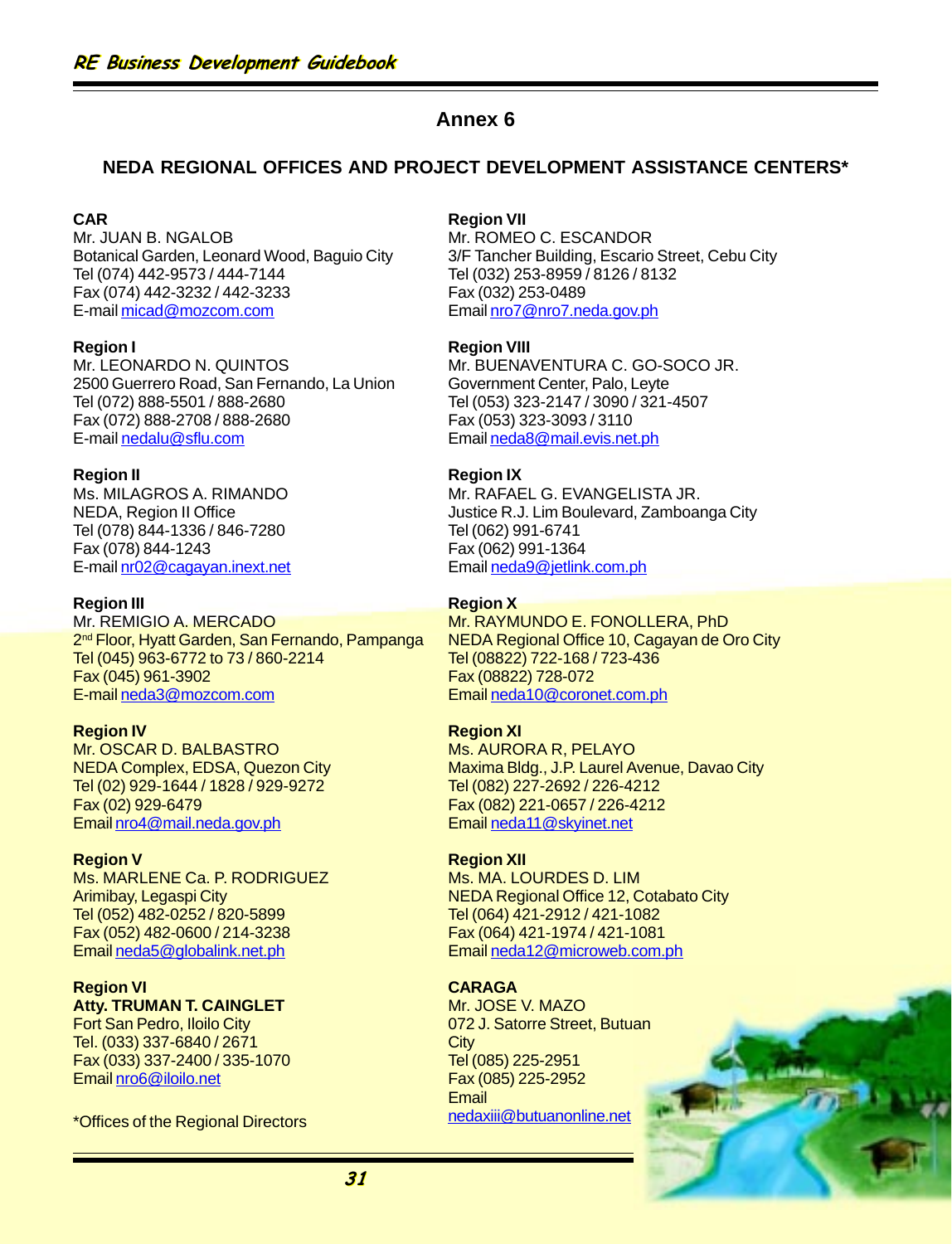# **CHECKLIST FOR BUSINESS PLAN PREPARATION**

The following are suggested items to be included in an ideal business plan. You can also refer to other project development or business planning books for alternative formats and designs:

# **1. Business Description**:

- Identify the location of the business
- Define history of the entrepreneur/service provider
- Identify mission statement or goal of the business
- Define history of the market for energy services
- Identify target market geographically and demographically
- Describe the operations (product/production/sales) of the business
- Develop profiles of managers/officers
- Develop a financial summary

# **2. Market Analysis & Electricity Demand:**

- Define the enterprise market location/geographic boundaries
- Describe customer buying forces
- Identify the target for focused marketing efforts within larger target market
- Identify competing & complementing products/services
- **Estimate electricity demand and sales**

# **3. Marketing Plan**

- Identify marketing goals
- Describe the marketing strategy
- Prepare a marketing budget

# **4. Community and Livelihood Development Plan**

- Define activities for further social preparation, technology education and community organization
- Describe potential livelihood and income generating activities in the community
- Identify activities for capacity and skills build-up related to identified livelihood **opportunities**
- Identify your interventions/assistance in terms of financial linkaging and facilitation for the identified livelihood potentials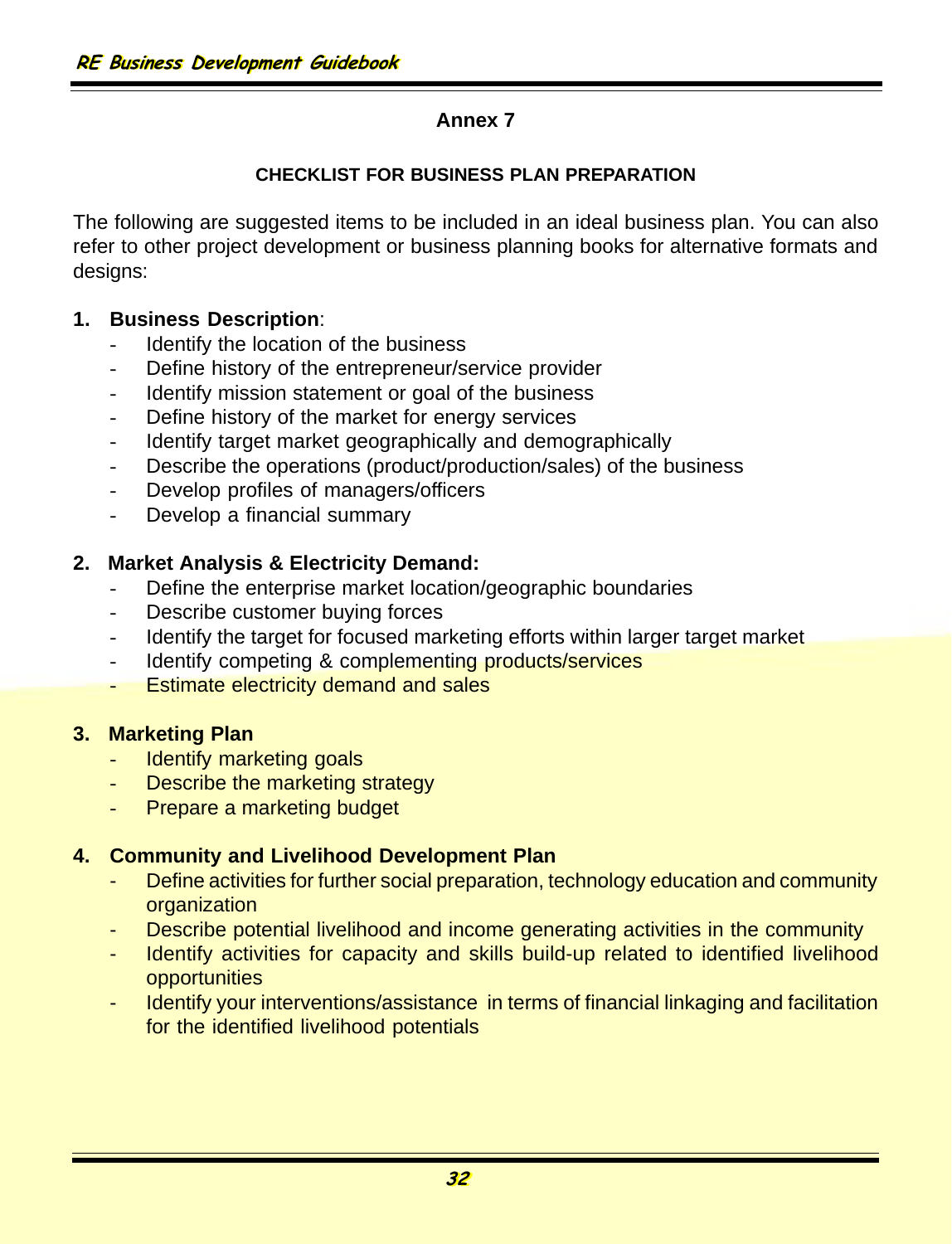### **5. Technical design, equipment procurement, and construction plan**

- Describe energy generation source and technology
- Define the equipment needed
- Estimate construction costs
- Determine vendor's list
- Assess the contractors and suppliers

### **6. Operating Plan**

- Define day-to-day operating procedures
- Describe the operating facilities
- Describe how facilities will be procured
- Describe how the energy service will be sold
- Describe the service/product delivery system & means of payment collection
- Establish an inventory control system
- Establish a quality control system
- Establish a business performance monitoring, evaluation and reporting system

### **7. Institutional/Organizational Plan**

- Identify the form of ownership
- Define the management philosophy
- Create an organizational structure
- Define activities for social preparation and community capacity build-up
- Define personnel and compensation policy

# **8. Financial Analysis**

- Determine the business cash flow
- Define the capital structure and financial conditions
- Determine the impact/cost of capital financing to consumers
- Define the financial controls and performance standards
- Define the sources of risk and mitigation strategies

\* Adopted from Report 215/99 "Lao PDR Institutional Development for Off-Grid Electrification", ESMAP June 1999

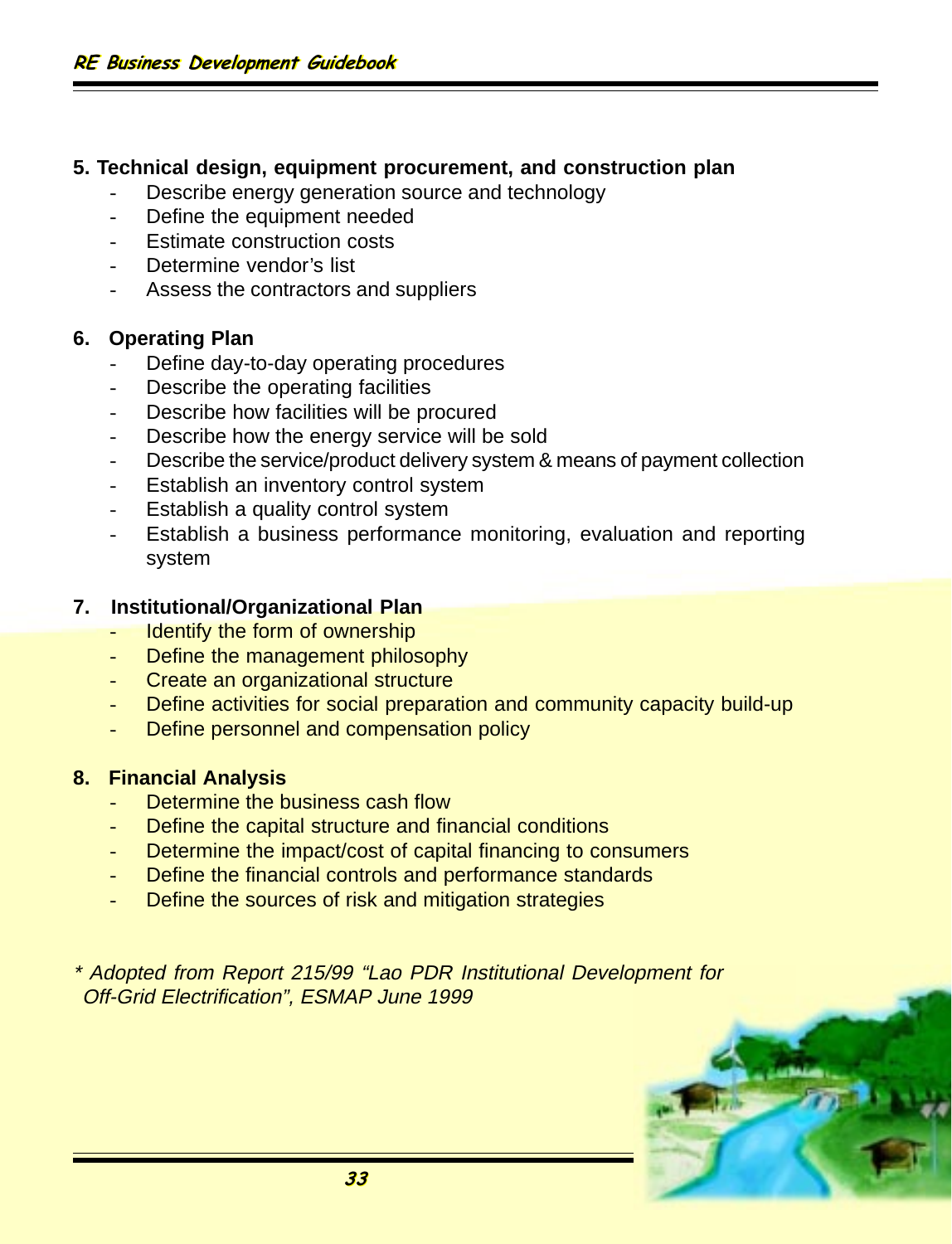### **CHECKLIST FOR SOCIAL PREPARATION**

The following is a suggested checklist of activities for the social preparation aspects of developing your rural renewable energy service enterprises:

### **A. Preliminary Social Investigation**

- Hire a locally-based community organizer to be your local guide/coordinator
- Pay a courtesy call to local executives (Mayor, Barangay Captain)
- Secure Mayor's permit to conduct site visits
- Organize a meeting of the Barangay Development Council (BDC) as venue for the investors to present their proposed business concept/idea
- Administer Key Informant Interview with respected leaders in the community
- Conduct Focus Group Discussion with the key sectors in the barangay (women, elderly, entrepreneurs, farmers, etc.)
- Arrange for subsequent consultation meetings with leaders of existing NGOs, Farmers' Associations, Cooperatives, etc.

### **B. Deepening Social Investigation**

- Organize a mapping of the barangay (i.e., draw a sketch) with community representation during the planning and "walk-thru"
- Secure municipal/barangay socio-economic data
- Engage a community organization or NGO to Conduct a Participatory Rural Appraisal (PRA)
- Use PRA resource map to refine GPS maps
- Convene a general assembly meeting to validate PRA data
- Furnish copies of PRA reports to the BDC and Mayor
- Make a list of prospective local leaders
- Produce a manifesto resolution indicating the families who express interest in availing of the services to be offered by your business enterprise

### **C. Conduct of Renewable Energy Resource Assessment**

- Seek barangay clearance to undertake resource assessment
- Mobilize group of families who will join as volunteers in the resource assessment team (Survey Team)
- Provide logistical support to the Survey Team

### **D. Construction and Operation and Maintenance of NRE System**

- Get recommendations from the Mayor/Barangay Captain for the labor force necessary in the installation, construction, and Operational & Maintenance (O&M) of the NRE system
- Conduct NRE system O&M training (service units, wiring package, NRE benefits, etc.)
- Actual construction, commissioning of equipment
- Operation and Maintenance (if investor will express interest of handing over O&M responsibilities to cooperative, NGO, other CBO)

This checklist was prepared with the assistance of Tony De Castro and Angelo Miclat of the Center for Renewable Resources and Energy Efficiency (CRREE), a non-profit Philippine NGO, currently involved in developing renewable energy enterprises in Palawan and Aklan. Please refer to Annex 5 for CRREE's contact information.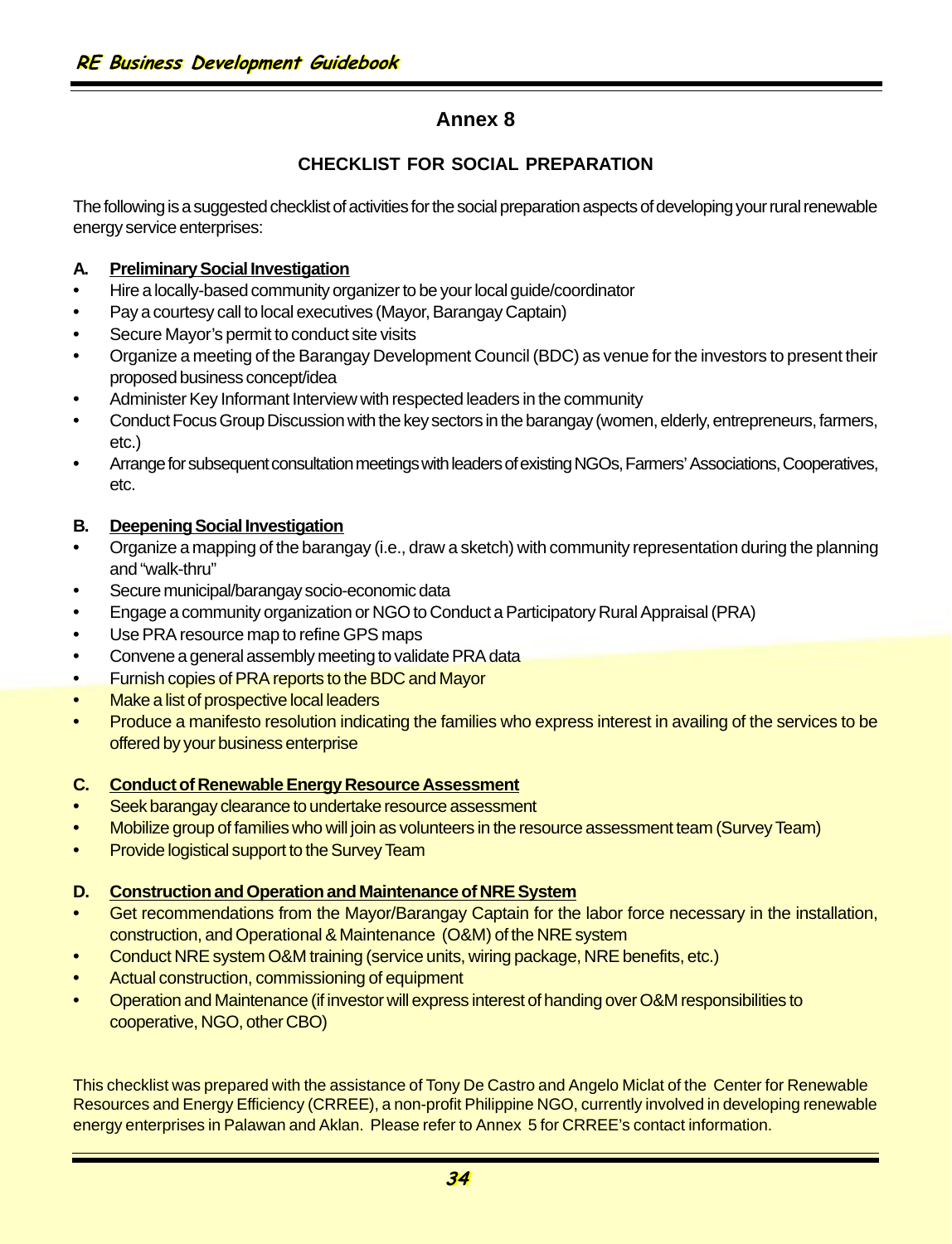# **ACKNOWLEDGEMENTS**

We wish to thank the following colleagues and partners in the renewable energy sector for their contribution in the preparation of this business development guidebook.

- Alternative Energy Development-Philippines, Inc (AED-Phil) Laurie Navarro
- Center for Renewable Resources and Energy Efficiency (CRREE) Tony De Castro and Angelo Miclat
- Central Luzon State University-ANEC Lito Angeles
- Cavite State University-ANEC Jaime Dilidili
- Coordinating Council for Private Sector Participation (CCPSP) Antonio Fleta
- Department of Energy-Energy Industry Administration Bureau (DOE-EIAB) Yolly Villaseñor
- Department of Energy-EUMB Reuben Quejas, Fely Arriola, and Fort Sibayan
- Department of Interior and Local Government (DILG) Normando Toledo
- Development Bank of the Philippines (DBP) Eufemia Mendoza
- Iligan Light and Power Corporation Avelino Quiamco
- Iloilo Electric Cooperative I Wilfred Billena
- Land Bank of the Philippines (LBP) Cris Selispara
- LGU Guarantee Corporation (LGUGC) Jesus G. Tirona, Vicente A. Laza, and Lydia N. Orial
- National Economic Development Authority (NEDA) Marcelina Bacani, Violy Conde, and John Uy
- National Electrification Administration (NEA) Edith Bueno, Ed Piamonte
- National Power Corporation (NPC) Aida Pujanes
- National Renewable Energy Laboratory (NREL) Ron White, Roger Taylor, and Laura Vimmerstedt
- PA Consulting Group, Arlington, USA John Armstrong and Keith Kozloff
- Philippines Climate Change Mitigation Program (PCCMP) Renato Goco
- Philippine National Oil Company-Energy Development Corporation (PNOC-EDC) Benjamin Lim and Agnes De Jesus
- Palawan Electric Cooperative Digs Reginio
- Preferred Energy, Inc. (PEI) Grace Yeneza
- Sibol ng Agham at Technolohiya (SIBAT) Vicky Lopez
- USAID-OEM Christine Idquival, Cat Tatlonghari and Jose Dulce
- USAID-Program Resource Management Fatima Verzosa and Gil Dy-Lliaco
- Zamboanga Del Sur Electric Cooperative I Decca Judilla

**Francisco A. Benito** Director, Energy Utilization Management Bureau DOE

**Rosario S. Calderon** Senior Technical Advisor Office of Environmental **Management** USAID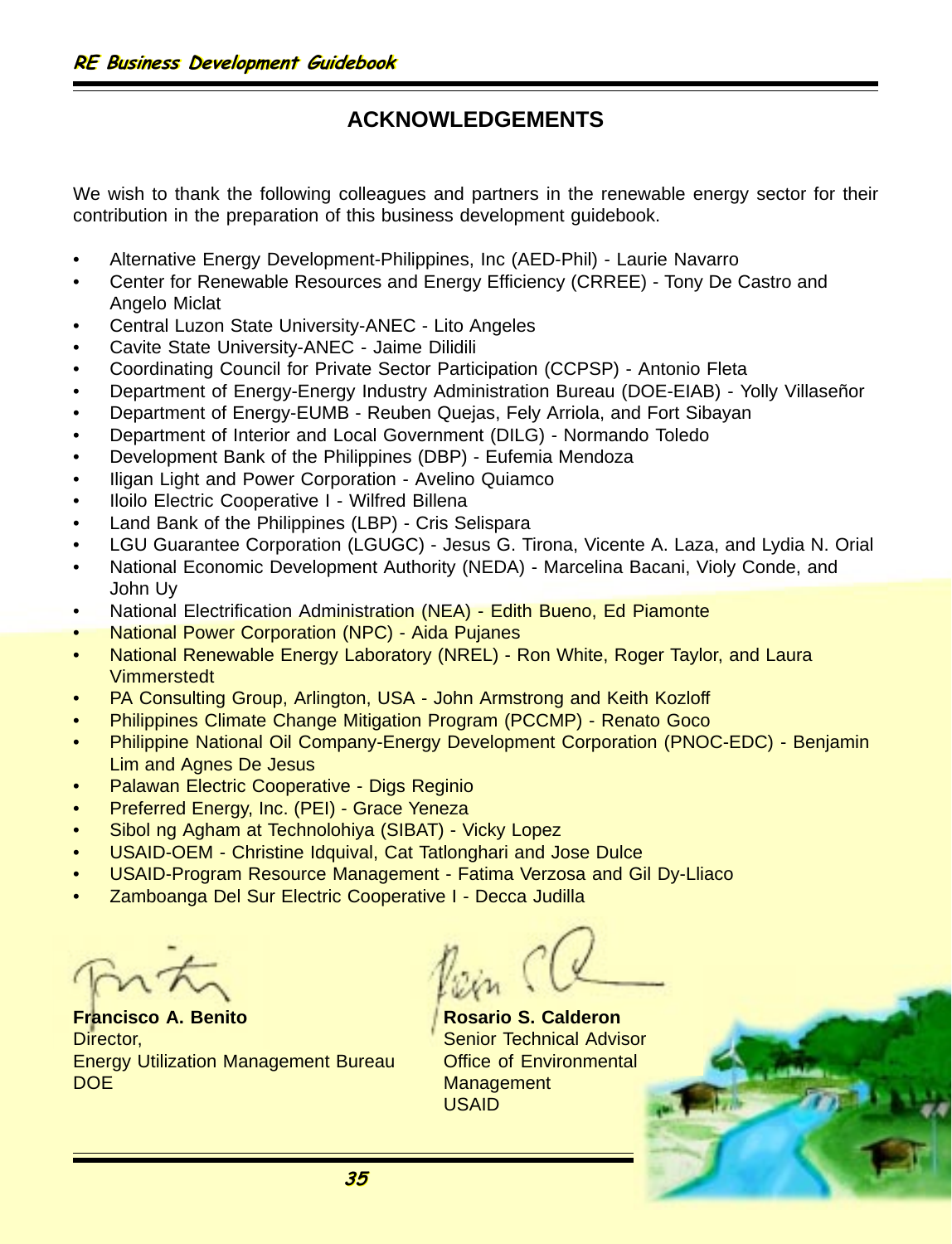# Publisher:

Department of Energy Energy Center, Merritt Road, Fort Bonifacio, Taguig, Metro Manila Tel. No: Trunkline (02) 840-1401 Fax No: (02) 840-2289 / 840-1817 Website: http://www.doe.gov.ph

# **Editorial & Research Team:**

Philippines Climate Change Mitigation Program

Arlene Donaire-Pamintuan, Deputy Chief of Party/Advisor for Barangay Electrification Michelle Celi, Program Assistant Alex Tamayo, IT and Systems Manager Mary Anne Velas, Program Assistant/Style Editor (The following Program staff provided administrative support in the development of this Guidebook: Renato Galang, Laura Mateo, Joanne Dulce, Maricel Rodriguez, Francis Francisco and Nene Lima)

**Graphics Artist: Lillette De Lara** 

This guidebook is also available online at the following websites:

www.ccic.ateneo.net www.doe.gov.ph

> April 2001 Makati, Metro Manila